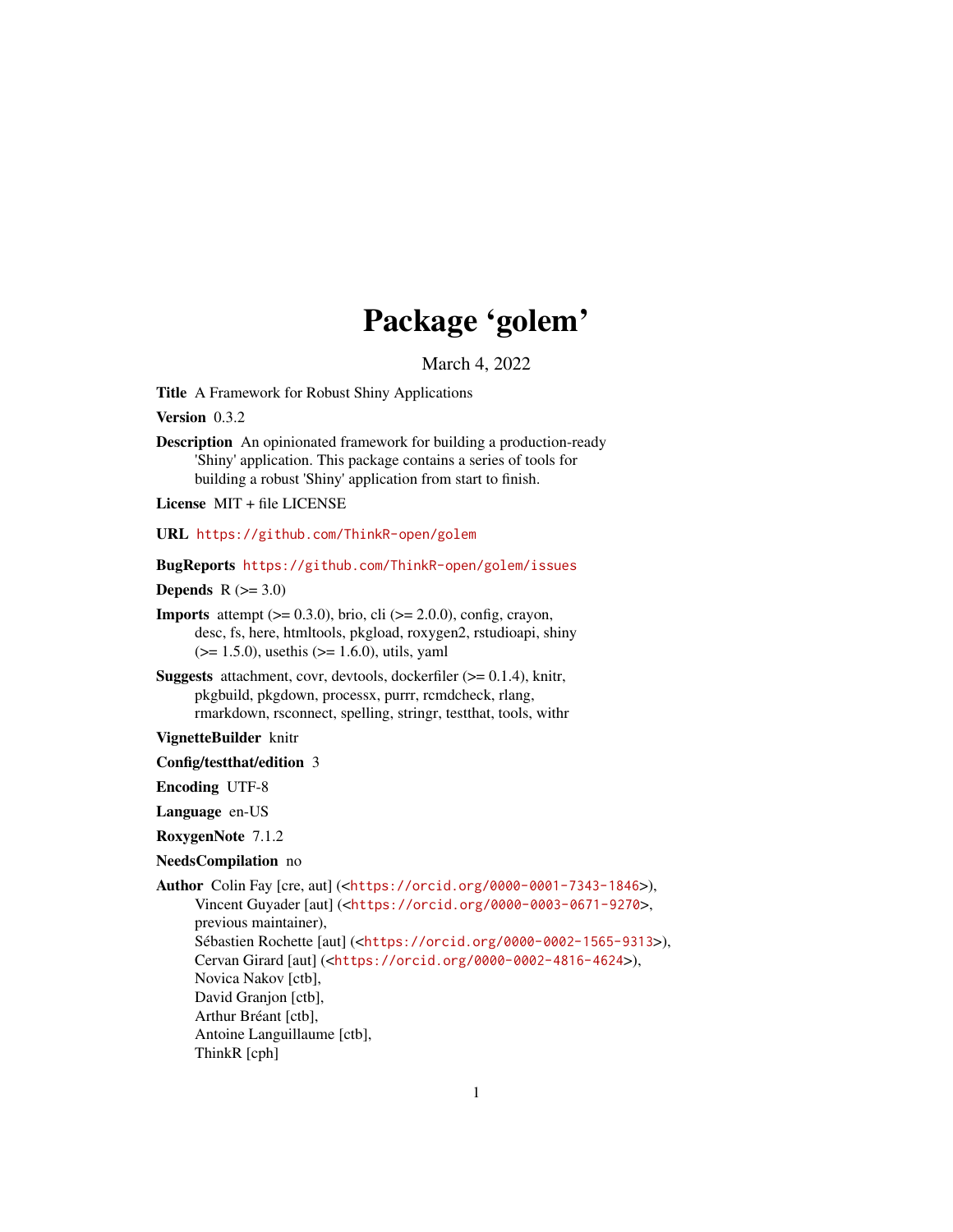Maintainer Colin Fay <contact@colinfay.me> **Repository CRAN** Date/Publication 2022-03-04 09:00:02 UTC

## R topics documented:

|         | 3  |
|---------|----|
|         | 5  |
|         | 6  |
| add fct | 8  |
|         | 9  |
|         | 12 |
|         | 13 |
|         | 13 |
|         | 14 |
|         | 15 |
|         | 15 |
|         | 16 |
|         | 17 |
|         | 17 |
|         | 19 |
|         | 19 |
|         | 20 |
|         | 21 |
| 21      |    |
|         | 22 |
|         | 23 |
|         | 24 |
|         | 25 |
|         | 25 |
|         | 26 |
|         | 26 |
|         | 28 |
|         | 28 |
|         | 29 |
|         | 29 |
|         | 31 |
|         | 33 |
|         | 34 |
|         | 35 |
|         | 36 |
| 36      |    |
|         |    |

**Index**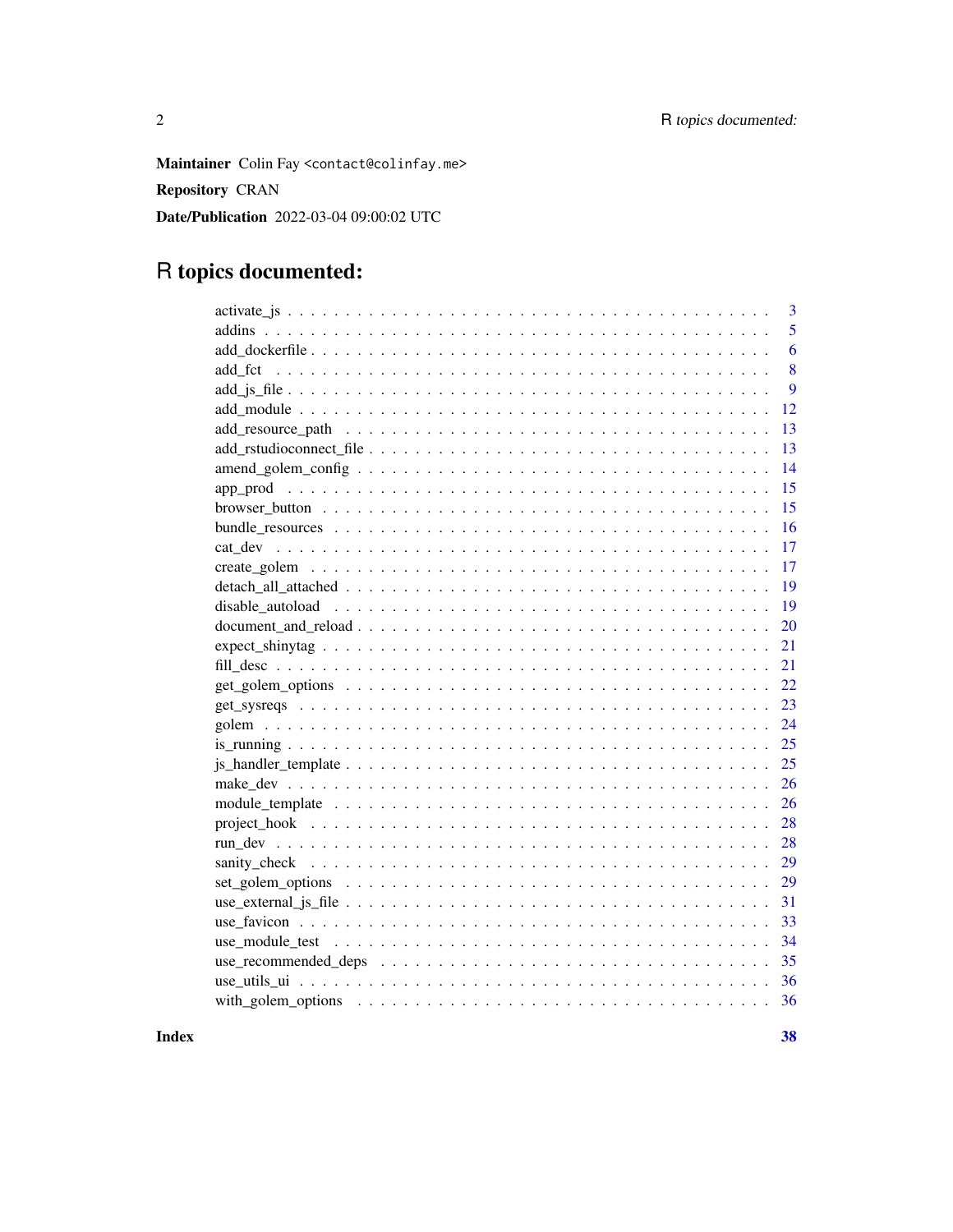<span id="page-2-2"></span><span id="page-2-1"></span><span id="page-2-0"></span>activate\_js is used to insert directly some JavaScript functions in your golem. By default bundle\_ressources() load these function automatically for you.

## Usage

activate\_js()

invoke\_js(fun, ..., session = shiny::getDefaultReactiveDomain())

## Arguments

| fun     | JS function to be invoked.                                                                                                                                                                                                                                                                                                                                                                                                                                                                                                                                                                   |
|---------|----------------------------------------------------------------------------------------------------------------------------------------------------------------------------------------------------------------------------------------------------------------------------------------------------------------------------------------------------------------------------------------------------------------------------------------------------------------------------------------------------------------------------------------------------------------------------------------------|
| .       | JSON-like messages to be sent to the triggered JS function                                                                                                                                                                                                                                                                                                                                                                                                                                                                                                                                   |
| session | The shiny session within which to call sendCustomMessage.                                                                                                                                                                                                                                                                                                                                                                                                                                                                                                                                    |
|         | show Show an element with the jQuery selector provided. Example: golem::invoke_js("show", "#id"<br>hide Hide an element with the jQuery selector provided. Example: golem::invoke_js("hide", "#id")<br>showid Show an element with the id provided. Example: golem: : invoke_js("showid", "id").<br>hideid Hide an element with the id provided. Example: golem::invoke_js("hideid","id").<br>showclass Same as showid, but with class. Example: golem::invoke_js("showclass","someClass")<br>hideclass Same as hideid, but with class. Example: golem::invoke_js("hideclass", "someClass"). |
|         | showhref Same as showid, but with a[href*=. Example: golem::invoke_js("showhref","thinkr.fr'                                                                                                                                                                                                                                                                                                                                                                                                                                                                                                 |
|         | hidehref Same as hideid, but with a [href*=. Example: golem::invoke_js("hidehref","thinkr.fr")<br>clickon Click on an element. The full jQuery selector has to be used. Example:<br>golem::invoke_js("clickon","#id").                                                                                                                                                                                                                                                                                                                                                                       |
|         | disable Add "disabled" to an element. The full jQuery selector has to be used.<br>Example: golem::invoke_js("disable",".someClass").                                                                                                                                                                                                                                                                                                                                                                                                                                                         |
|         | reable Remove "disabled" from an element. The full jQuery selector has to be<br>used. Example: golem::invoke_js("reable",".someClass").                                                                                                                                                                                                                                                                                                                                                                                                                                                      |
|         | alert Open an alert box with the message(s) provided. Example: golem::invoke_js("alert", "WELCOM<br>TO MY APP");.                                                                                                                                                                                                                                                                                                                                                                                                                                                                            |
|         | <b>prompt</b> Open a prompt box with the message(s) provided. This function takes<br>a list with message and id $list$ (message = "", $id = "$ "). The output of the<br>prompt will be sent to input\$id. Example: golem::invoke_js("prompt",list(message<br>$=$ "what's your name?", $id =$ "name") ).                                                                                                                                                                                                                                                                                      |
|         | confirm Open a confirm box with the message provided. This function takes a<br>list with message and id $list$ (message = "", $id = "$ "). The output of the<br>prompt will be sent to input\$id. Example: golem::invoke_js("confirm",list(message<br>="Are you sure you want to do that?", id = "name") ).                                                                                                                                                                                                                                                                                  |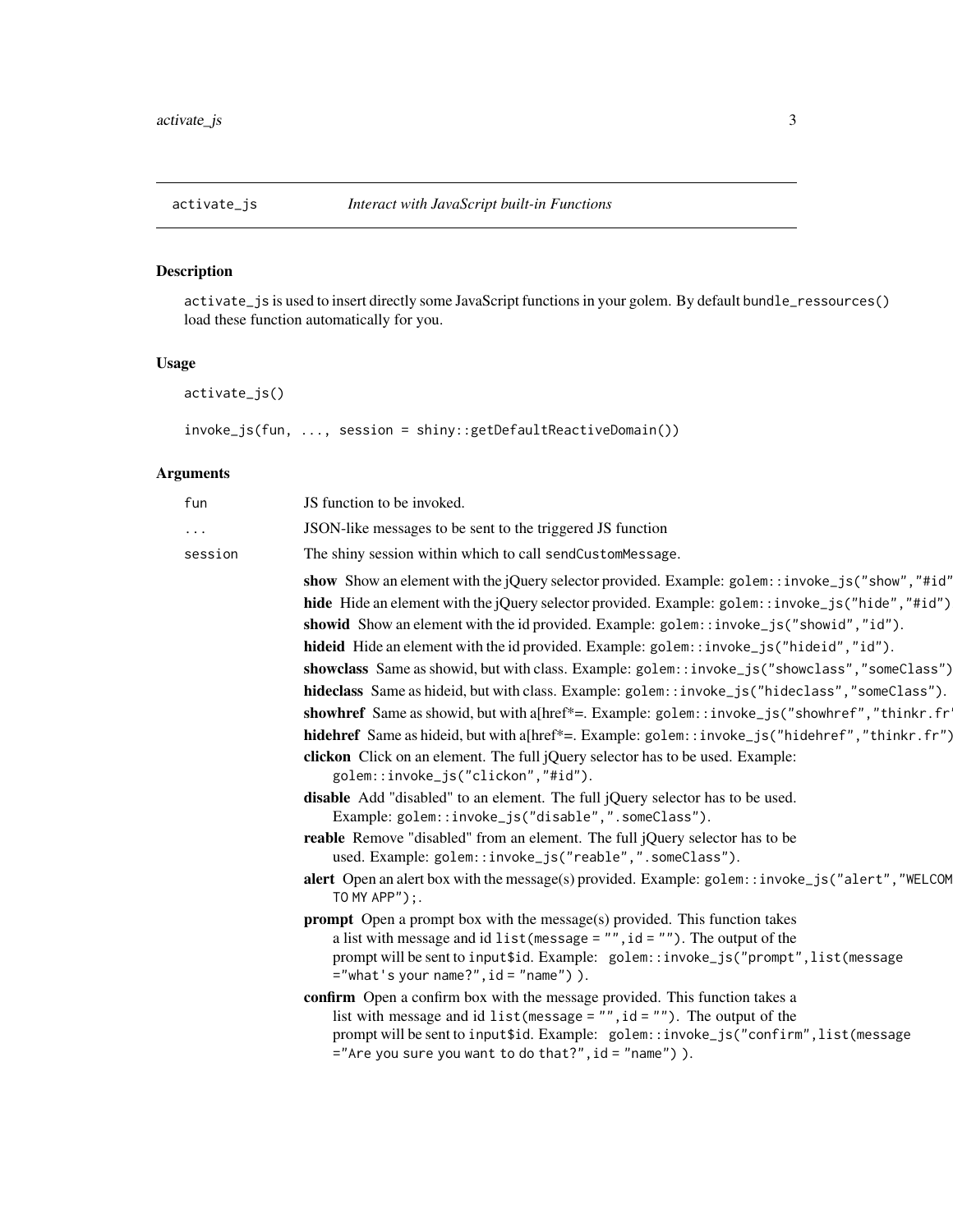#### Details

These JavaScript functions can be called from the server with invoke\_js. invoke\_js can also be used to launch any JS function created inside a Shiny JavaScript handler.

#### Value

Used for side-effects.

#### Examples

```
if (interactive()) {
 library(shiny)
 ui <- fluidPage(
   golem::activate_js(), # already loaded in your golem by `bundle_resources()`
    fluidRow(
      actionButton(inputId = "hiddenOutput, label = "hide button1", label = "hidden1",actionButton(inputId = "showbutton1", label = "show button1"),
      actionButton(inputId = "button1", label = "button1")),
    fluidRow(
      actionButton(inputId = "hideclassA", label = "hide class A"),
      actionButton(inputId = "showclassA", label = "show class A"),
      actionButton(inputId = "buttonA1", label = "button A1", class = "A"),
      actionButton(inputId = "buttonA2", label = "button A2", cluster, class = "A");actionButton(inputId = "buttonA3", label = "button A3", class = "A")),
    fluidRow(
    actionButton(inputId = "clickhide", label = "click on 'hide button1' and 'hide class A'"),
   actionButton(inputId = "clickshow", label = "click on 'show button1' and 'show class A'")
    ),
   fluidRow(
      actionButton(inputId = "disableA", label = "disable class A"),
      actionButton(inputId = "reableA", label = "reable class A")
   ),
    fluidRow(
      actionButton(inputId = "alertbutton", label = "alert button"),
      actionButton(inputId = "promptbutton", label = "prompt button"),
      actionButton(inputId = "confirmbutton", label = "confirm button")
   )
 )
 server <- function(input, output, session) {
    observeEvent(input$hidebutton1, {
      golem::invoke_js("hideid", "button1")
    })
    observeEvent(input$showbutton1, {
      golem::invoke_js("showid", "button1")
    })
    observeEvent(input$hideclassA, {
      golem::invoke_js("hideclass", "A")
```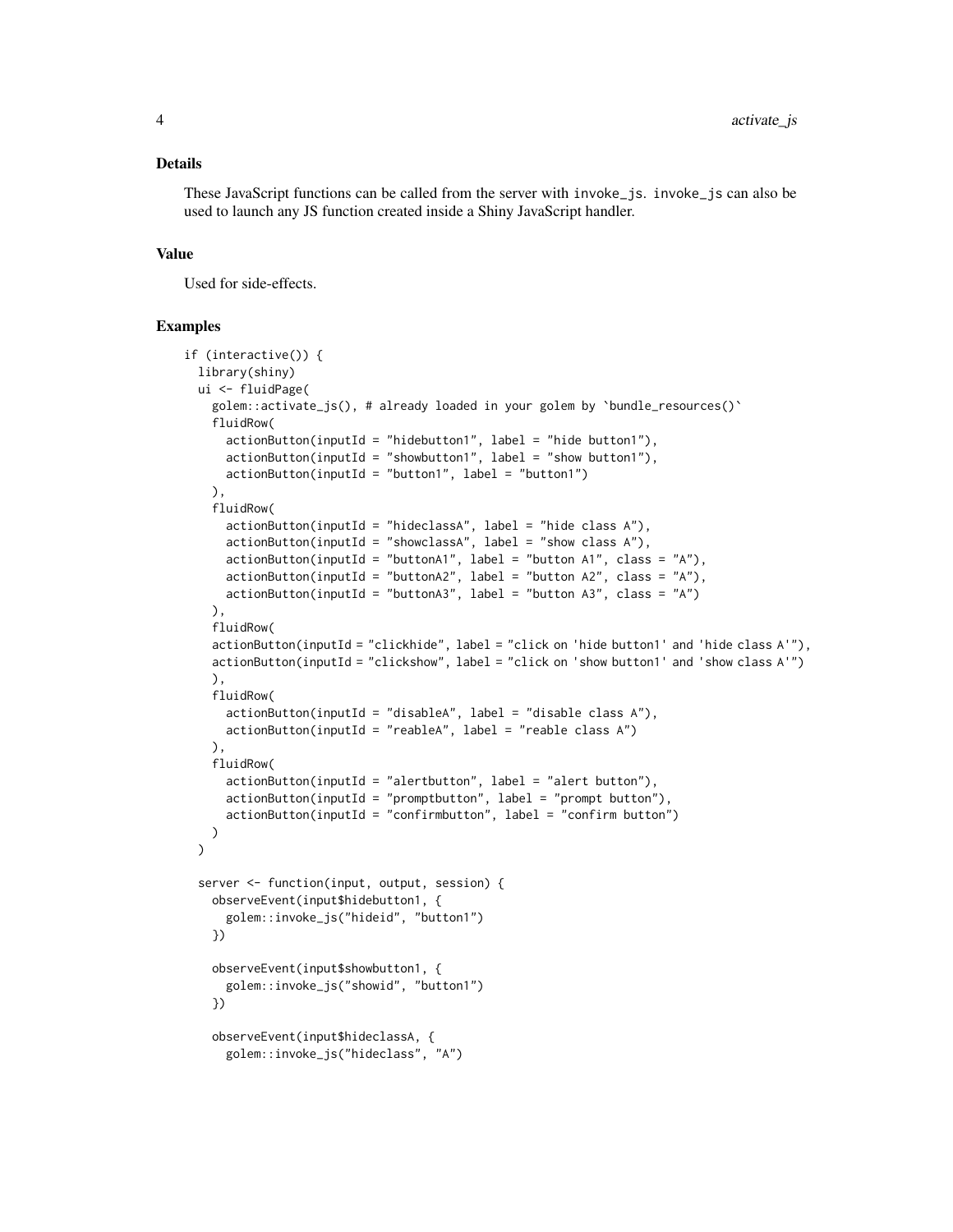<span id="page-4-0"></span>addins 5

```
})
  observeEvent(input$showclassA, {
    golem::invoke_js("showclass", "A")
  })
  observeEvent(input$clickhide, {
    golem::invoke_js("clickon", "#hidebutton1")
    golem::invoke_js("clickon", "#hideclassA")
  })
  observeEvent(input$clickshow, {
    golem::invoke_js("clickon", "#showbutton1")
    golem::invoke_js("clickon", "#showclassA")
  })
  observeEvent(input$disableA, {
    golem::invoke_js("disable", ".A")
  })
  observeEvent(input$reableA, {
    golem::invoke_js("reable", ".A")
  })
  observeEvent(input$alertbutton, {
    golem::invoke_js("alert", "ALERT!!")
  })
  observeEvent(input$promptbutton, {
    golem::invoke_js("prompt", list(message = "what's your name?", id = "name"))
  })
  observeEvent(input$name, {
   message(paste("input$name", input$name))
  })
  observeEvent(input$confirmbutton, {
    golem::invoke_js("confirm", list(message = "Are you sure?", id = "sure"))
  })
  observeEvent(input$sure, {
    message(paste("input$sure", input$sure))
  })
}
shinyApp(ui, server)
```
}

addins {golem} *addins*

#### Description

insert\_ns() takes a selected character vector and wrap it in ns() The series of go\_to\_\*() addins help you go to common files used in developing a {golem} application.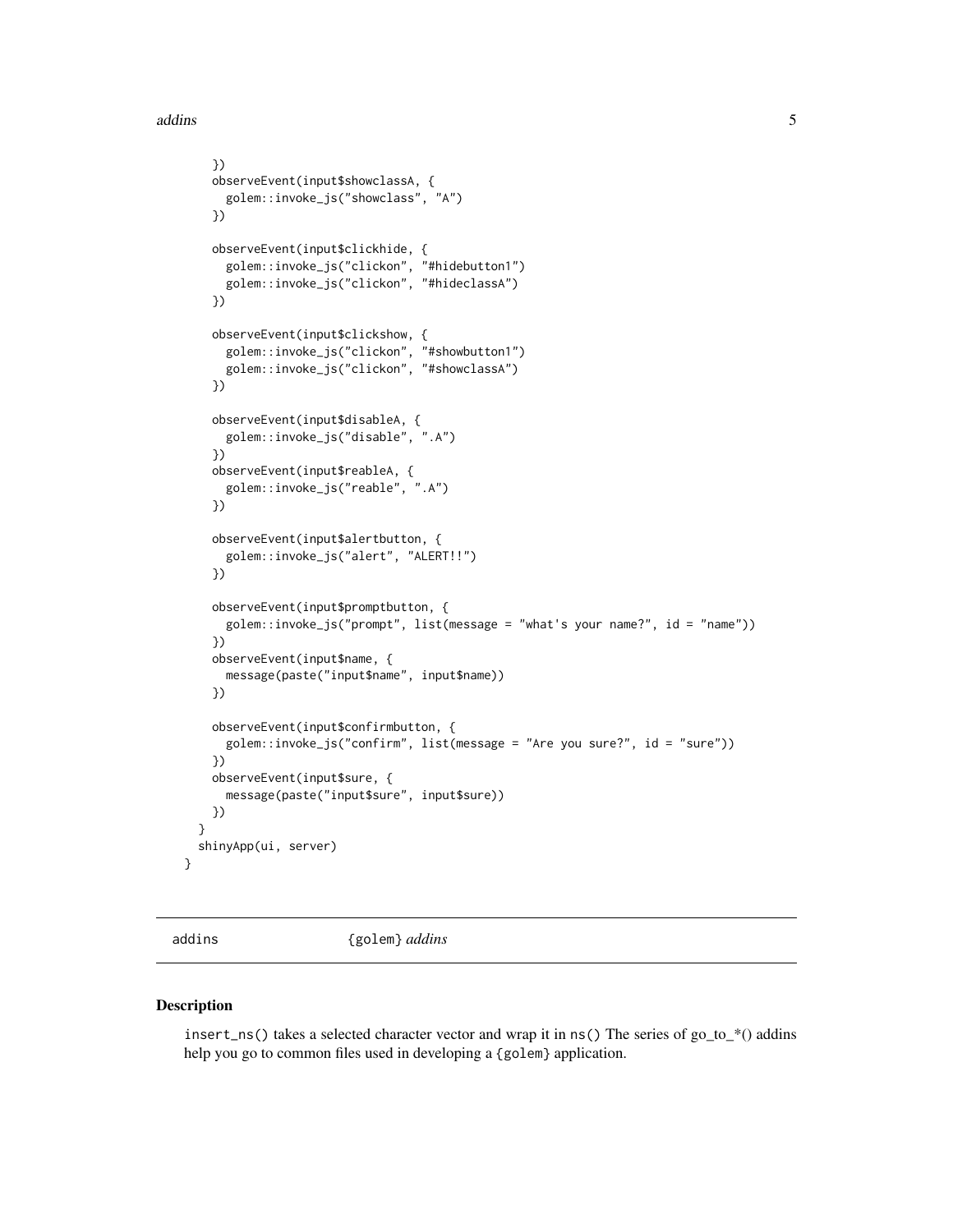#### Usage

insert\_ns() go\_to\_start() go\_to\_dev() go\_to\_deploy() go\_to\_run\_dev() go\_to\_app\_ui() go\_to\_app\_server() go\_to\_run\_app()

add\_dockerfile *Create a Dockerfile for your App*

## Description

Build a container containing your Shiny App. add\_dockerfile() creates a generic Dockerfile, while add\_dockerfile\_shinyproxy() and add\_dockerfile\_heroku() creates platform specific Dockerfile.

```
add_dockerfile(
 path = "DESCRIPTION",
  output = "Dockerfile",
 pkg = get_golem_wd(),
  from = paste0("rocker/r-ver:", R.Version()$major, ".", R.Version()$minor),
  as = NULL,port = 80,
 host = "0.0.0.0",
  system = TRUE,repos = c(CRAN = "https://cran.rstudio.com/"),
  expand = FALSE,open = TRUE,update\_tar\_gz = TRUE,build_golem_from_source = TRUE,
 extra_sysreqs = NULL
)
add_dockerfile_shinyproxy(
```
<span id="page-5-0"></span>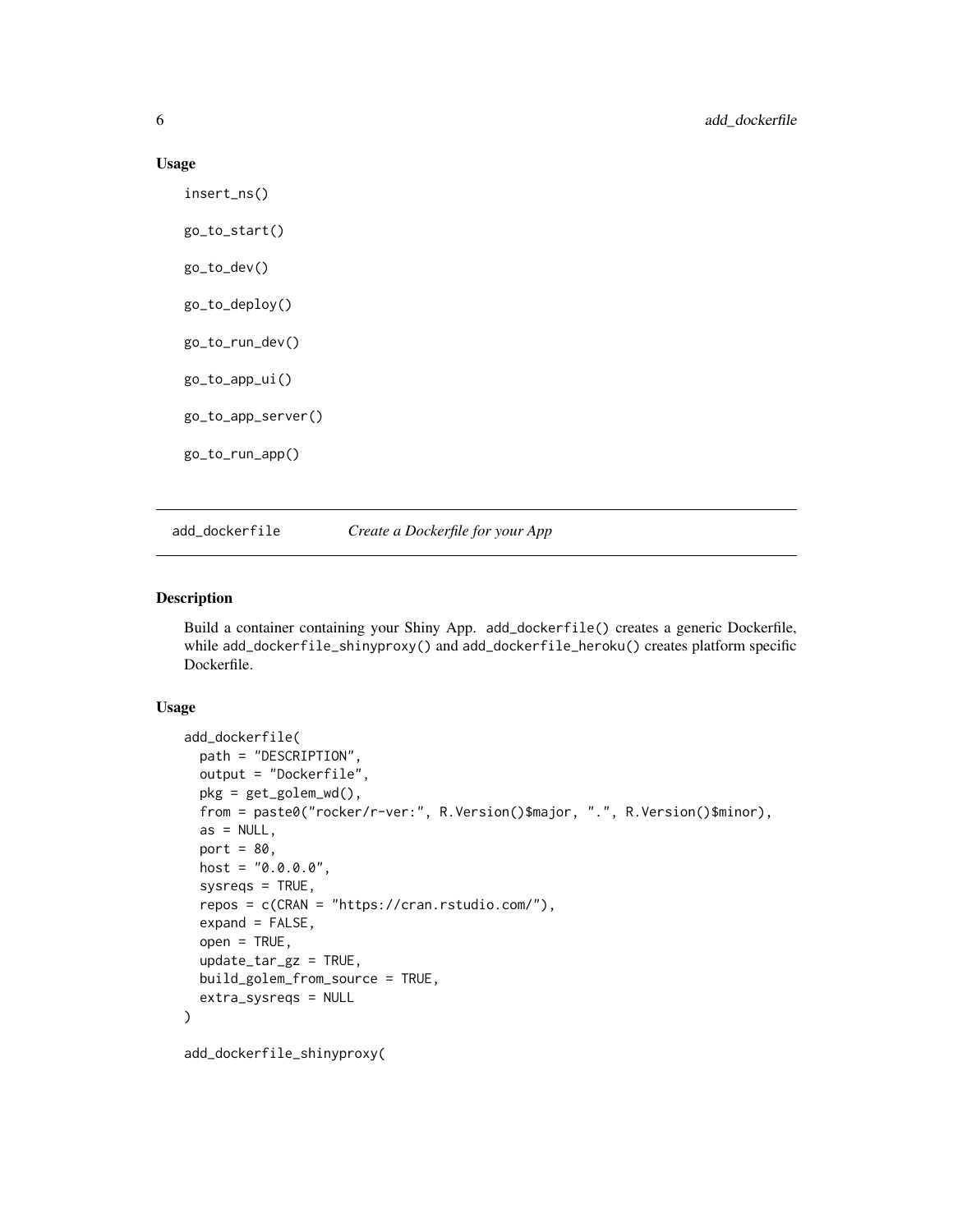```
path = "DESCRIPTION",
  output = "Dockerfile",
  pkg = get_golem_wd(),
  from = paste0("rocker/r-ver:", R.Version()$major, ".", R.Version()$minor),
  as = NULL,sysreqs = TRUE,
  repos = c(CRAN = "https://cran.rstudio.com/"),
  expand = FALSE,open = TRUE,update\_tar\_gz = TRUE,build_golem_from_source = TRUE,
  extra_sysreqs = NULL
)
add_dockerfile_heroku(
  path = "DESCRIPTION",
  output = "Dockerfile",
 pkg = get_golem_wd(),
  from = paste0("rocker/r-ver:", R.Version()$major, ".", R.Version()$minor),
  as = NULL,sysreqs = TRUE,
  repos = c(CRAN = "https://cran.rstudio.com/"),
  expand = FALSE,open = TRUE,update\_tar\_gz = TRUE,build_golem_from_source = TRUE,
  extra_sysreqs = NULL
\mathcal{E}
```
#### Arguments

| path          | path to the DESCRIPTION file to use as an input.                                                  |
|---------------|---------------------------------------------------------------------------------------------------|
| output        | name of the Dockerfile output.                                                                    |
| pkg           | Path to the root of the package. Default is get_golem_wd().                                       |
| from          | The FROM of the Dockerfile. Default is FROM rocker/r-ver:R. Version()\$major.R. Version()\$minor. |
| as            | The AS of the Dockerfile. Default it NULL.                                                        |
| port          | The options ('shiny.port') on which to run the App. Default is 80.                                |
| host          | The options ('shiny.host') on which to run the App. Default is 0.0.0.0.                           |
| sysregs       | boolean. If TRUE, the Dockerfile will contain sysreq installation.                                |
| repos         | character. The URL $(s)$ of the repositories to use for options ("repos").                        |
| expand        | boolean. If TRUE each system requirement will have its own RUN line.                              |
| open          | boolean. Should the Dockerfile be open after creation? Default is TRUE.                           |
| update_tar_gz | boolean. If TRUE and build_golem_from_source is also TRUE, an updated<br>tar.gz is created.       |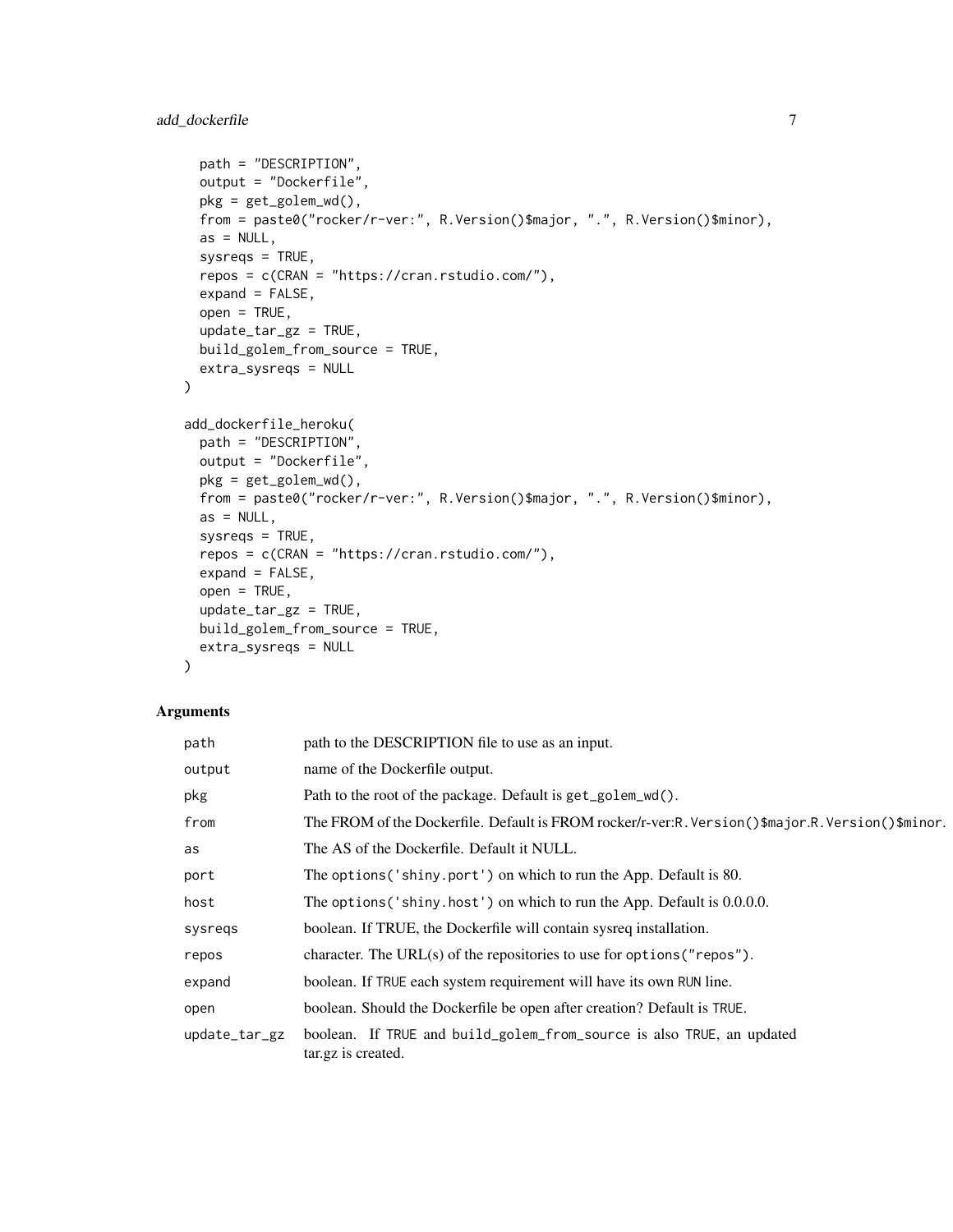<span id="page-7-0"></span>

| build_golem_from_source |                                                                                                 |
|-------------------------|-------------------------------------------------------------------------------------------------|
|                         | boolean. If TRUE no tar.gz is created and the Dockerfile directly mount the source<br>folder.   |
| extra_sysregs           | character vector. Extra debian system requirements. Will be installed with apt-<br>get install. |

## Value

The {dockerfiler} object, invisibly.

## Examples

```
# Add a standard Dockerfile
if (interactive()) {
 add_dockerfile()
}
# Add a Dockerfile for ShinyProxy
if (interactive()) {
 add_dockerfile_shinyproxy()
}
# Add a Dockerfile for Heroku
if (interactive()) {
 add_dockerfile_heroku()
}
```
add\_fct *Add fct\_ and utils\_ files*

## Description

These functions add files in the R/ folder that starts either with fct\_ (short for function) or with utils\_.

```
add_fct(
  name,
 module = NULL,
 pkg = get_golem_wd(),
 open = TRUE,
  dir_create = TRUE,
 with_test = FALSE
)
add_utils(
  name,
```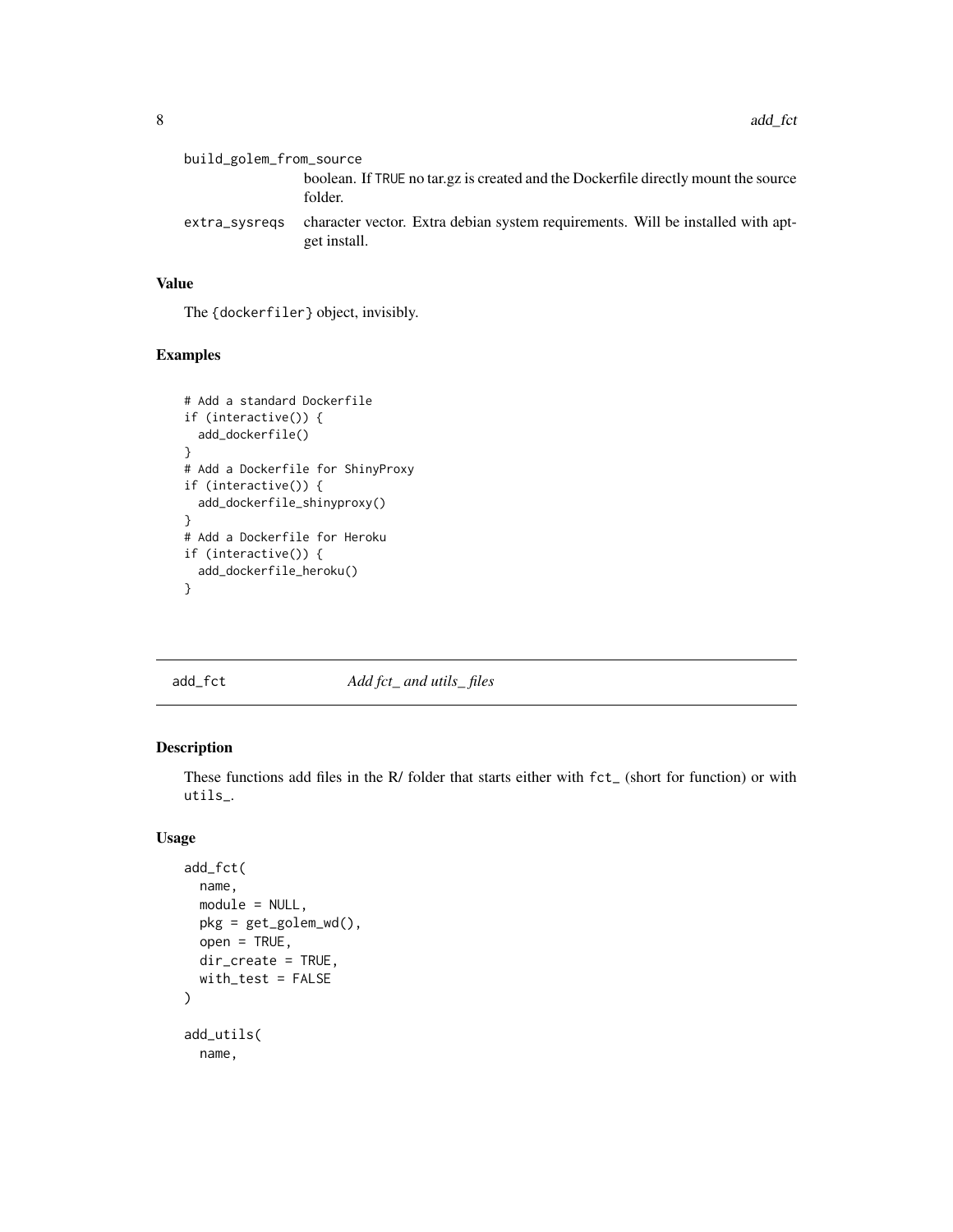## <span id="page-8-0"></span>add\_js\_file 9

```
module = NULL,
 pkg = get_golem_wd(),
 open = TRUE,
 dir_create = TRUE,
 with_test = FALSE
)
```
## Arguments

| name       | The name of the file.                                                                                     |
|------------|-----------------------------------------------------------------------------------------------------------|
| module     | If not NULL, the file will be module specific in the naming (you don't need to<br>add the leading $mod$ . |
| pkg        | Path to the root of the package. Default is get_golem_wd().                                               |
| open       | Should the created file be opened?                                                                        |
| dir_create | Creates the directory if it doesn't exist, default is TRUE.                                               |
| with_test  | should the module be created with tests?                                                                  |

## Value

The path to the file, invisibly.

| add_js_file | Create Files |
|-------------|--------------|
|-------------|--------------|

## <span id="page-8-1"></span>Description

These functions create files inside the inst/app folder.

```
add_js_file(
 name,
 pkg = get_golem_wd(),
 dir = "inst/app/www",
 open = TRUE,dir_create = TRUE,
 with_doc_ready = TRUE,
  template = golem::js_template,
  ...
\mathcal{L}add_js_handler(
 name,
 pkg = get_golem_wd(),
 dir = "inst/app/www",
  open = TRUE,
```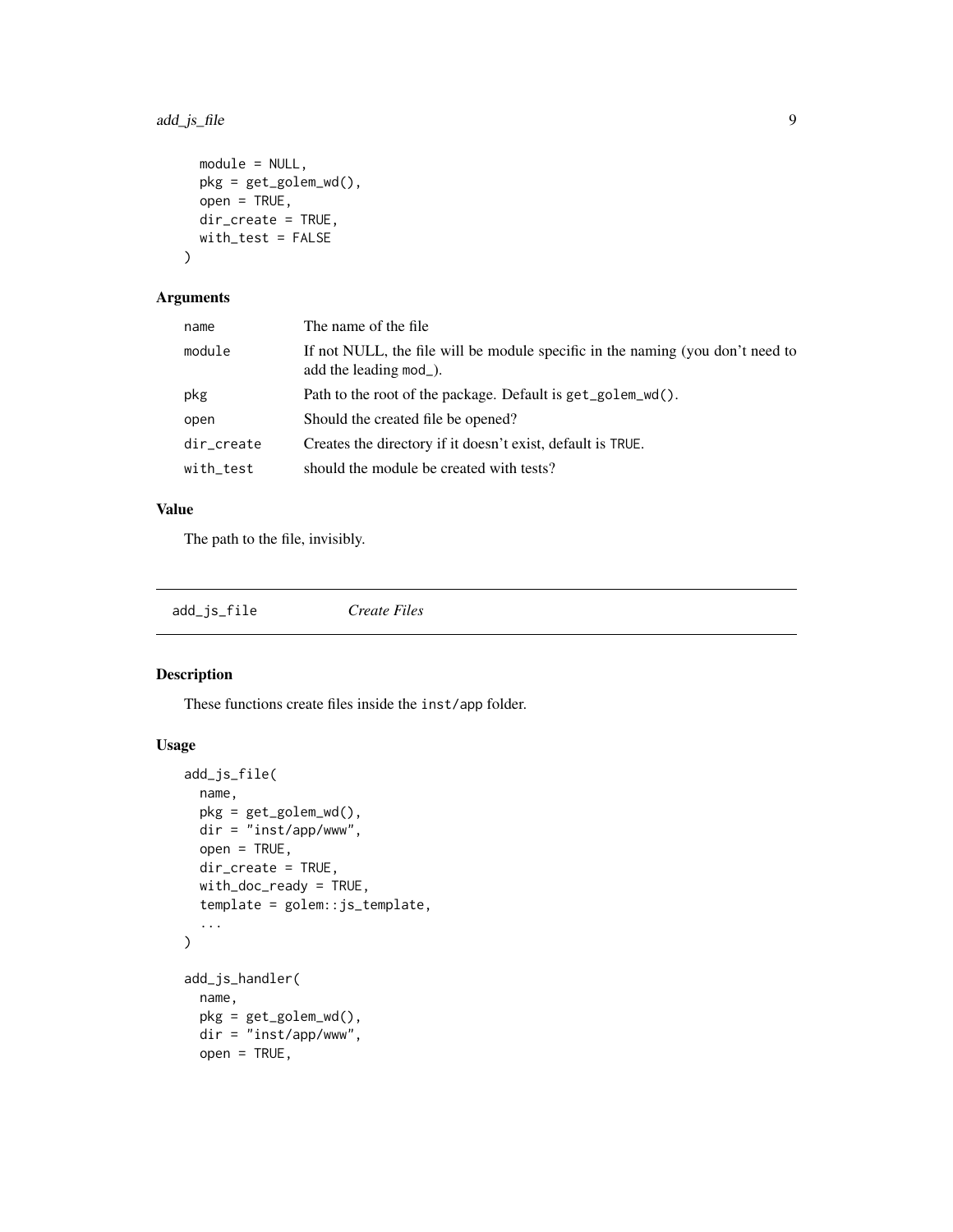```
dir_create = TRUE,
  template = golem::js_handler_template,
  ...
\mathcal{L}add_js_input_binding(
  name,
  pkg = get_golem_wd(),
 dir = "inst/app/www",
  open = TRUE,dir_create = TRUE,
  initialize = FALSE,
 dev = FALSE,events = list(name = "click", rate_policy = FALSE)
\mathcal{L}add_js_output_binding(
  name,
 pkg = get_golem_wd(),
 dir = "inst/app/www",
 open = TRUE,dir_create = TRUE
\mathcal{L}add_css_file(
 name,
 pkg = get_golem_wd(),
 dir = "inst/app/www",
  open = TRUE,dir_create = TRUE,
  template = golem::css_template,
  ...
\mathcal{L}add_sass_file(
  name,
 pkg = get\_golem_wd(),
 dir = "inst/app/www",
  open = TRUE,dir_create = TRUE,
  template = golem::sass_template,
  ...
\mathcal{L}add_html_template(
  name = "template.html",
 pkg = get_golem_wd(),
  dir = "inst/app/www",
```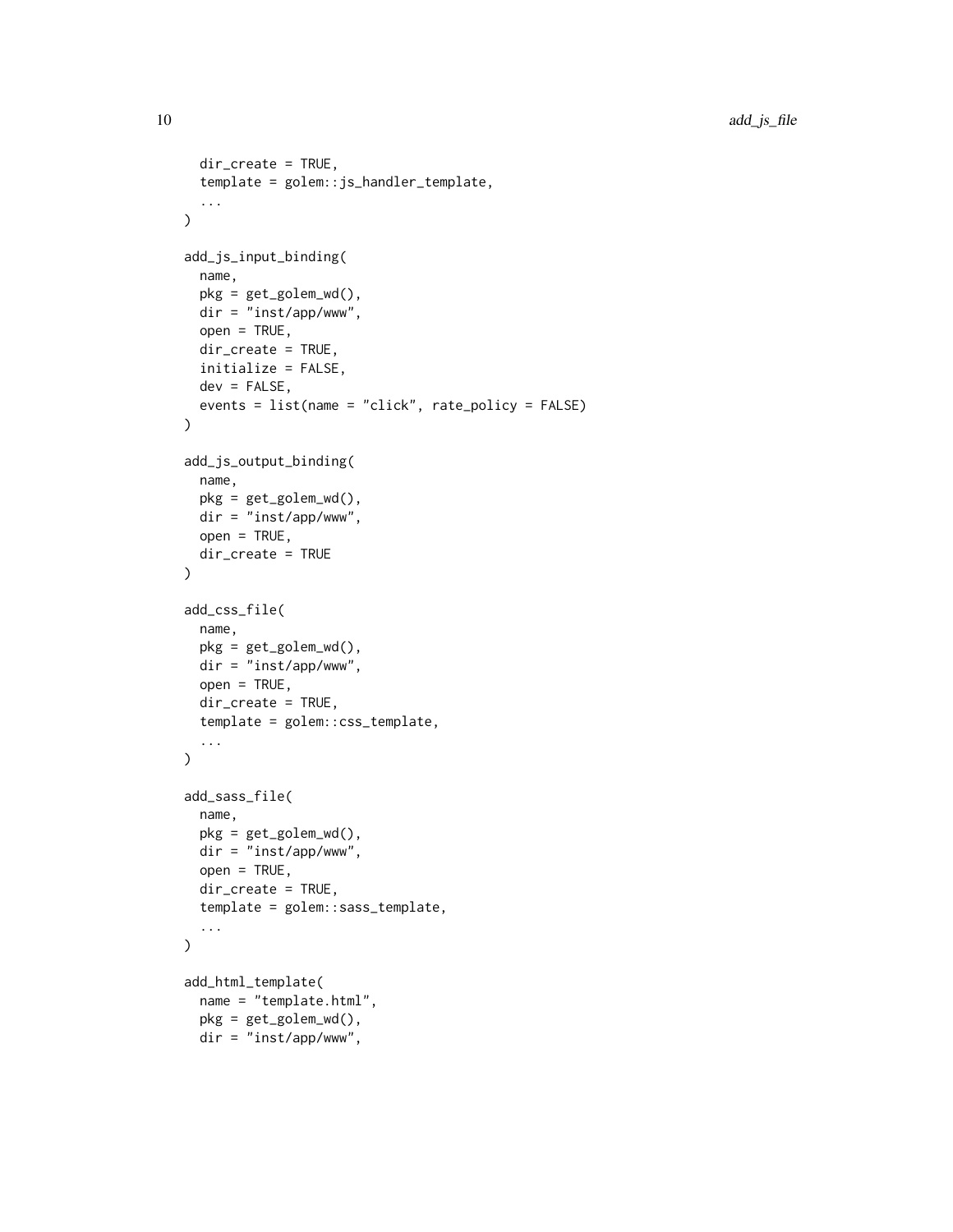```
open = TRUE,dir_create = TRUE
)
```
add\_ui\_server\_files(pkg = get\_golem\_wd(), dir = "inst/app", dir\_create = TRUE)

## Arguments

| name       | The name of the module.                                                                                                                                                                                                                                                                                                                                                                                                       |
|------------|-------------------------------------------------------------------------------------------------------------------------------------------------------------------------------------------------------------------------------------------------------------------------------------------------------------------------------------------------------------------------------------------------------------------------------|
| pkg        | Path to the root of the package. Default is get_golem_wd().                                                                                                                                                                                                                                                                                                                                                                   |
| dir        | Path to the dir where the file while be created.                                                                                                                                                                                                                                                                                                                                                                              |
| open       | Should the created file be opened?                                                                                                                                                                                                                                                                                                                                                                                            |
| dir_create | Creates the directory if it doesn't exist, default is TRUE.                                                                                                                                                                                                                                                                                                                                                                   |
|            | with_doc_ready For JS file - Should the default file include $%$ (document).ready()?                                                                                                                                                                                                                                                                                                                                          |
| template   | Function writing in the created file. You may overwrite this with your own<br>template function.                                                                                                                                                                                                                                                                                                                              |
| $\cdots$   | Arguments to be passed to the template function.                                                                                                                                                                                                                                                                                                                                                                              |
| initialize | For JS file - Whether to add the initialize method. Default to FALSE. Some<br>JavaScript API require to initialize components before using them.                                                                                                                                                                                                                                                                              |
| dev        | Whether to insert console. log calls in the most important methods of the binding.<br>This is only to help building the input binding. Default is FALSE.                                                                                                                                                                                                                                                                      |
| events     | List of events to generate event listeners in the subscribe method. For instance,<br>$list(name = c("click", "keyup")$ , $rate\_policy = c(FALE, TRUE)$ ). The list<br>contain names and rate policies to apply to each event. If a rate policy is found,<br>the debounce method with a default delay of 250 ms is applied. You may edit<br>manually according to https://shiny.rstudio.com/articles/building-inputs.<br>html |

## Value

The path to the file, invisibly.

#### Note

add\_ui\_server\_files will be deprecated in future version of {golem}

#### See Also

[js\\_template](#page-24-1), [js\\_handler\\_template](#page-24-2), and [css\\_template](#page-24-1)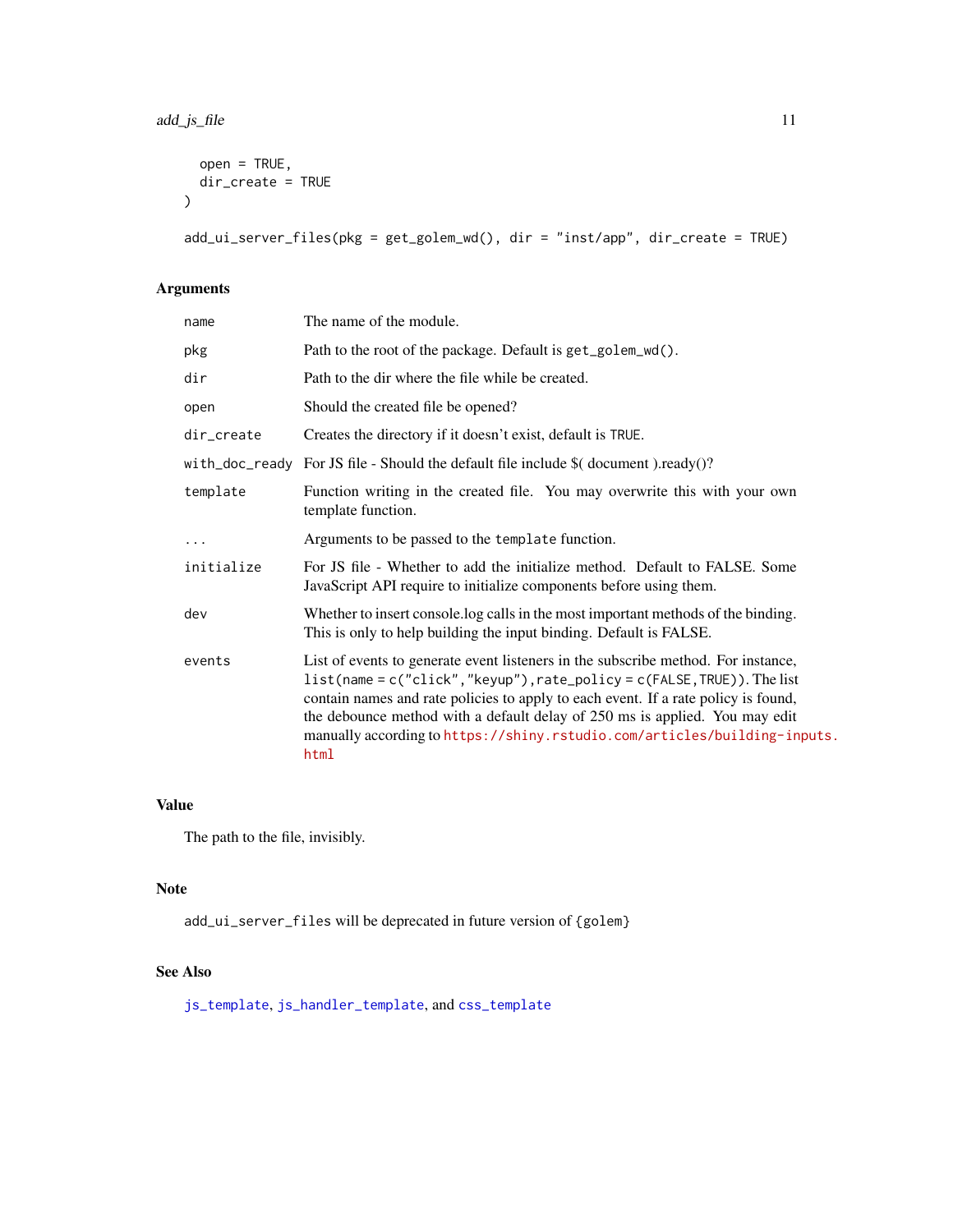<span id="page-11-1"></span><span id="page-11-0"></span>

This function creates a module inside the R/ folder, based on a specific module structure. This function can be used outside of a {golem} project.

## Usage

```
add_module(
  name,
 pkg = get_golem_wd(),
 open = TRUE,dir_create = TRUE,
  fct = NULL,utils = NULL,
  js = NULL,js_handler = NULL,
  export = FALSE,
 module_template = golem::module_template,
 with_test = FALSE,
  ...
)
```
## Arguments

| name            | The name of the module.                                     |
|-----------------|-------------------------------------------------------------|
| pkg             | Path to the root of the package. Default is get_golem_wd(). |
| open            | Should the created file be opened?                          |
| dir_create      | Creates the directory if it doesn't exist, default is TRUE. |
| fct             | If specified, creates a mod_fct file.                       |
| utils           | If specified, creates a mod_utils file.                     |
| js, js_handler  | If specified, creates a module related JavaScript file.     |
| export          | Should the module be exported? Default is FALSE.            |
| module_template |                                                             |
|                 | Function that serves as a module template.                  |
| with_test       | should the module be created with tests?                    |
| $\ddots$        | Arguments to be passed to the module_template function.     |

## Value

The path to the file, invisibly.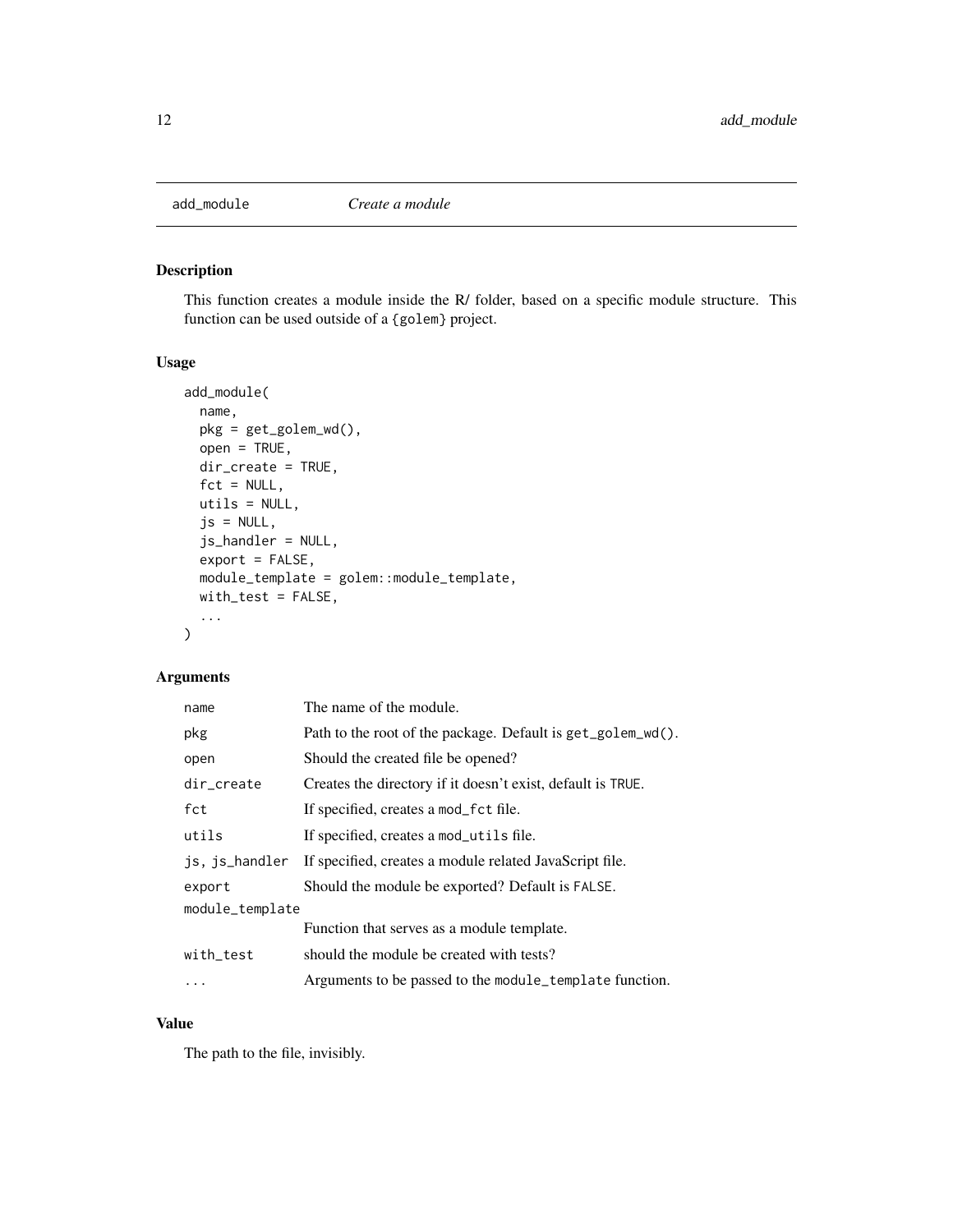<span id="page-12-0"></span>add\_resource\_path 13

## Note

This function will prefix the name argument with mod\_.

#### See Also

[module\\_template\(\)](#page-25-1)

add\_resource\_path *Add resource path*

#### Description

Add resource path

## Usage

```
add_resource_path(prefix, directoryPath, warn_empty = FALSE)
```
#### Arguments

| prefix        | The URL prefix (without slashes). Valid characters are a-z, A-Z, 0-9, hyphen, |
|---------------|-------------------------------------------------------------------------------|
|               | period, and underscore. For example, a value of 'foo' means that any request  |
|               | paths that begin with '/foo' will be mapped to the given directory.           |
| directoryPath | The directory that contains the static resources to be served.                |
| warn_empty    | Boolean. Default is FALSE. If TRUE display message if directory is empty.     |

#### Value

Used for side effects.

add\_rstudioconnect\_file

*Add an app.R at the root of your package to deploy on RStudio Connect*

#### Description

Add an app.R at the root of your package to deploy on RStudio Connect

```
add_rstudioconnect_file(pkg = get_golem_wd(), open = TRUE)
add_shinyappsio_file(pkg = get_golem_wd(), open = TRUE)
add_shinyserver_file(pkg = get_golem_wd(), open = TRUE)
```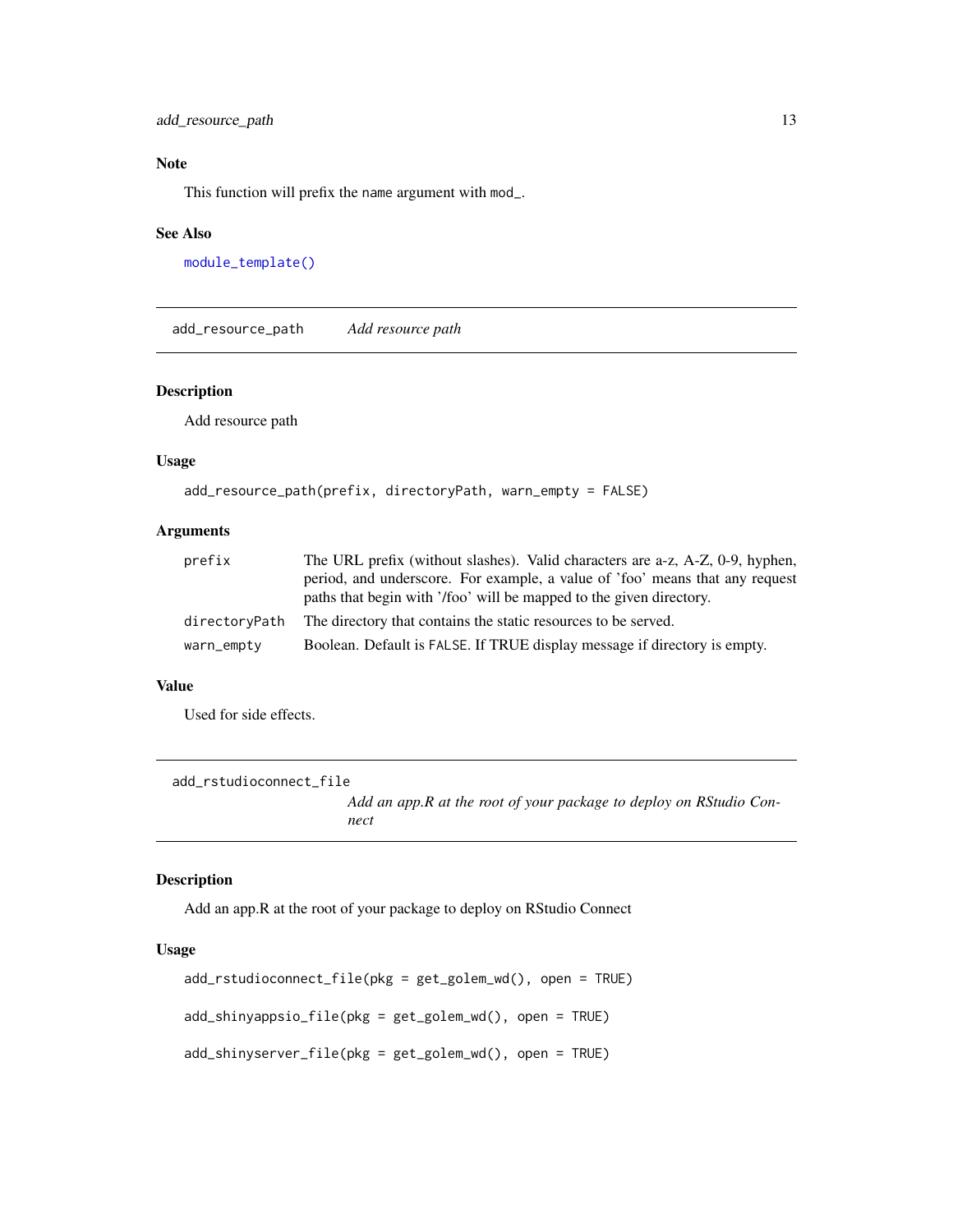## <span id="page-13-0"></span>Arguments

| pkg  | Path to the root of the package. Default is get_golem_wd(). |
|------|-------------------------------------------------------------|
| open | Should the created file be opened?                          |

## Value

The path to the file, invisibly.

## Note

In previous versions, this function was called add\_rconnect\_file.

## Examples

```
# Add a file for Connect
if (interactive()) {
 add_rstudioconnect_file()
}
# Add a file for Shiny Server
if (interactive()) {
 add_shinyserver_file()
}
# Add a file for Shinyapps.io
if (interactive()) {
 add_shinyappsio_file()
}
```
amend\_golem\_config *Amend golem config file*

## Description

Amend golem config file

```
amend_golem_config(
  key,
  value,
  config = "default",
  pkg = get_golem_wd(),
  talkative = TRUE
\mathcal{E}
```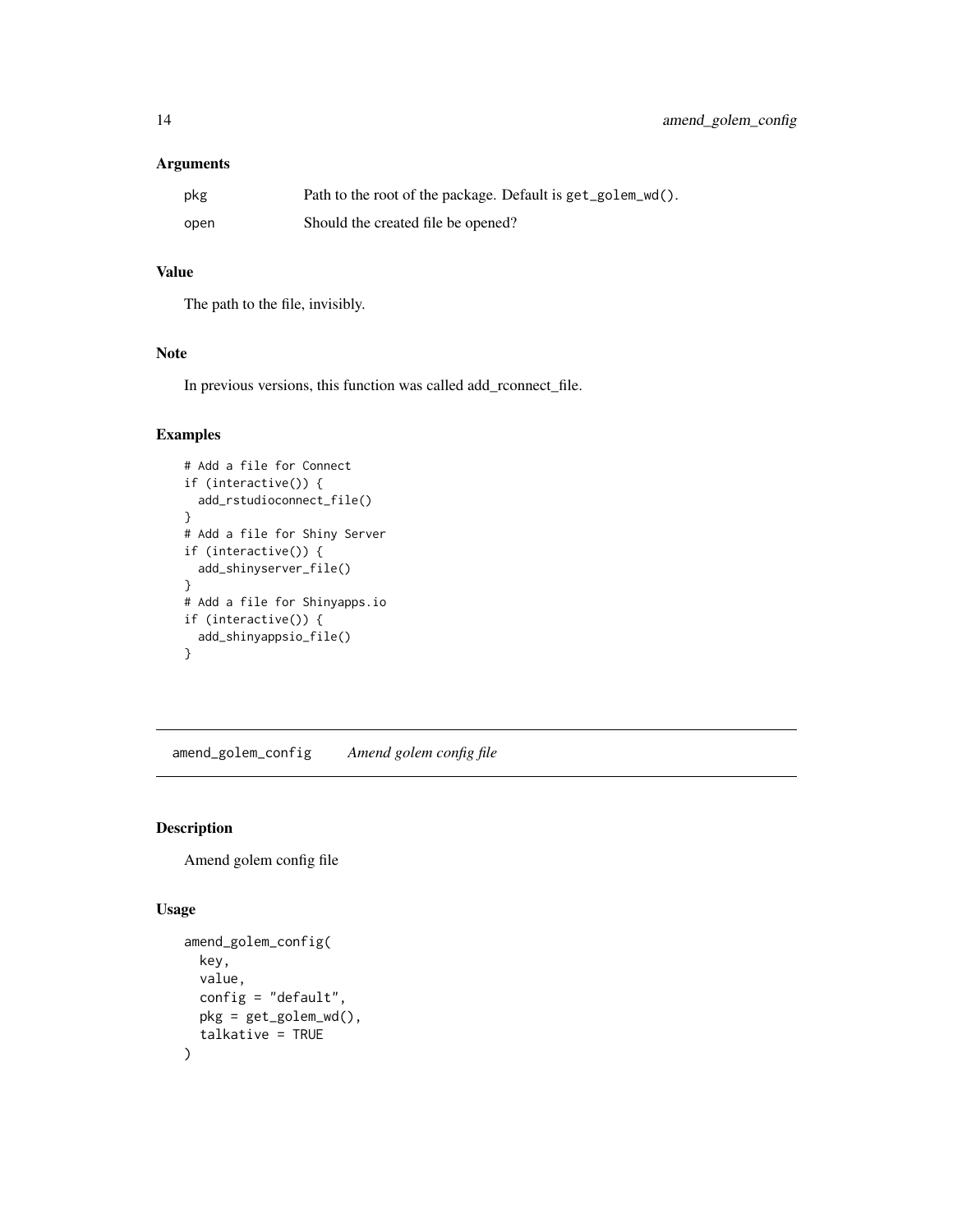#### <span id="page-14-0"></span>app\_prod 15

## Arguments

| key       | key of the value to add in config.                                                                                                                   |
|-----------|------------------------------------------------------------------------------------------------------------------------------------------------------|
| value     | Name of value (NULL to read all values)                                                                                                              |
| config    | Name of configuration to read from. Defaults to the value of the R_CONFIG_ACTIVE<br>environment variable ("default" if the variable does not exist). |
| pkg       | Path to the root of the package. Default is get_golem_wd().                                                                                          |
| talkative | Should the messages be printed to the console?                                                                                                       |

#### Value

Used for side effects.

app\_prod *Is the app in dev mode or prod mode?*

## Description

Is the app in dev mode or prod mode?

#### Usage

app\_prod()

app\_dev()

#### Value

TRUE or FALSE depending on the status of getOption( "golem.app.prod") A boolean.

browser\_button *Insert an hidden browser button*

## Description

See <https://rtask.thinkr.fr/a-little-trick-for-debugging-shiny/> for more context.

## Usage

```
browser_button()
```
## Value

Used for side effects. Prints the code to the console.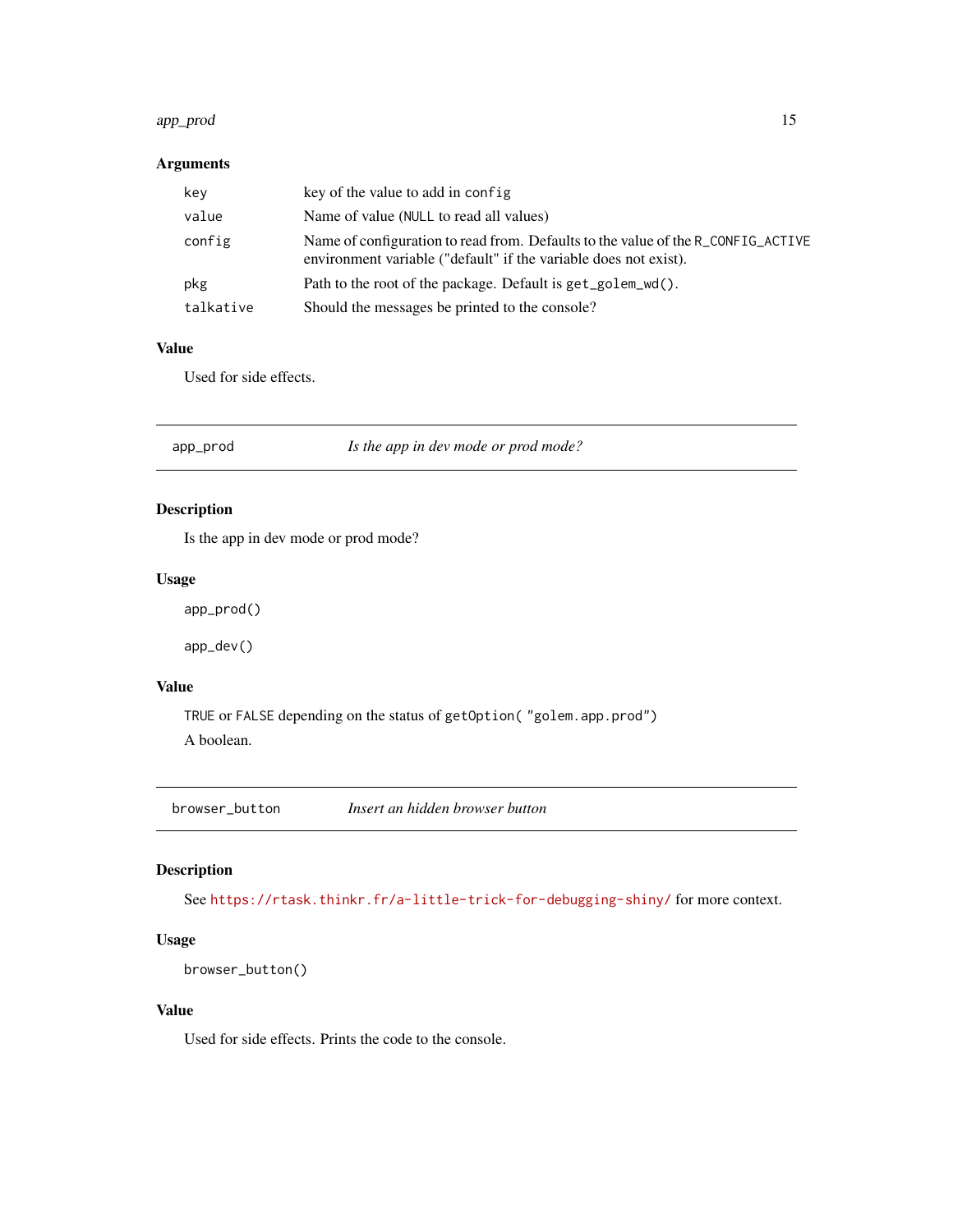<span id="page-15-0"></span>This function is a wrapper around htmltools::htmlDependency that automatically bundles the CSS and JavaScript files in inst/app/www and which are created by golem::add\_css\_file() , golem::add\_js\_file() and golem::add\_js\_handler().

#### Usage

```
bundle_resources(
 path,
 app_title,
 name = "golem_resources",
 version = "0.0.1",meta = NULL,head = NULL,
 attachment = NULL,
 package = NULL,
  all_files = TRUE,
  app_builder = "golem",
 with_sparkles = FALSE
)
```
#### Arguments

| path          | The path to the folder where the external files are located.                                                                                                                      |
|---------------|-----------------------------------------------------------------------------------------------------------------------------------------------------------------------------------|
| app_title     | The title of the app, to be used as an application title.                                                                                                                         |
| name          | Library name                                                                                                                                                                      |
| version       | Library version                                                                                                                                                                   |
| meta          | Named list of meta tags to insert into document head                                                                                                                              |
| head          | Arbitrary lines of HTML to insert into the document head                                                                                                                          |
| attachment    | Attachment(s) to include within the document head. See Details.                                                                                                                   |
| package       | An R package name to indicate where to find the src directory when src is a<br>relative path (see resolveDependencies()).                                                         |
| all_files     | Whether all files under the src directory are dependency files. If FALSE, only<br>the files specified in script, stylesheet, and attachment are treated as de-<br>pendency files. |
| app_builder   | The name of the app builder to add as a meta tag. Turn to NULL if you don't<br>want this meta tag to be included.                                                                 |
| with_sparkles | C'est quand que tu vas mettre des paillettes dans ma vie Kevin?                                                                                                                   |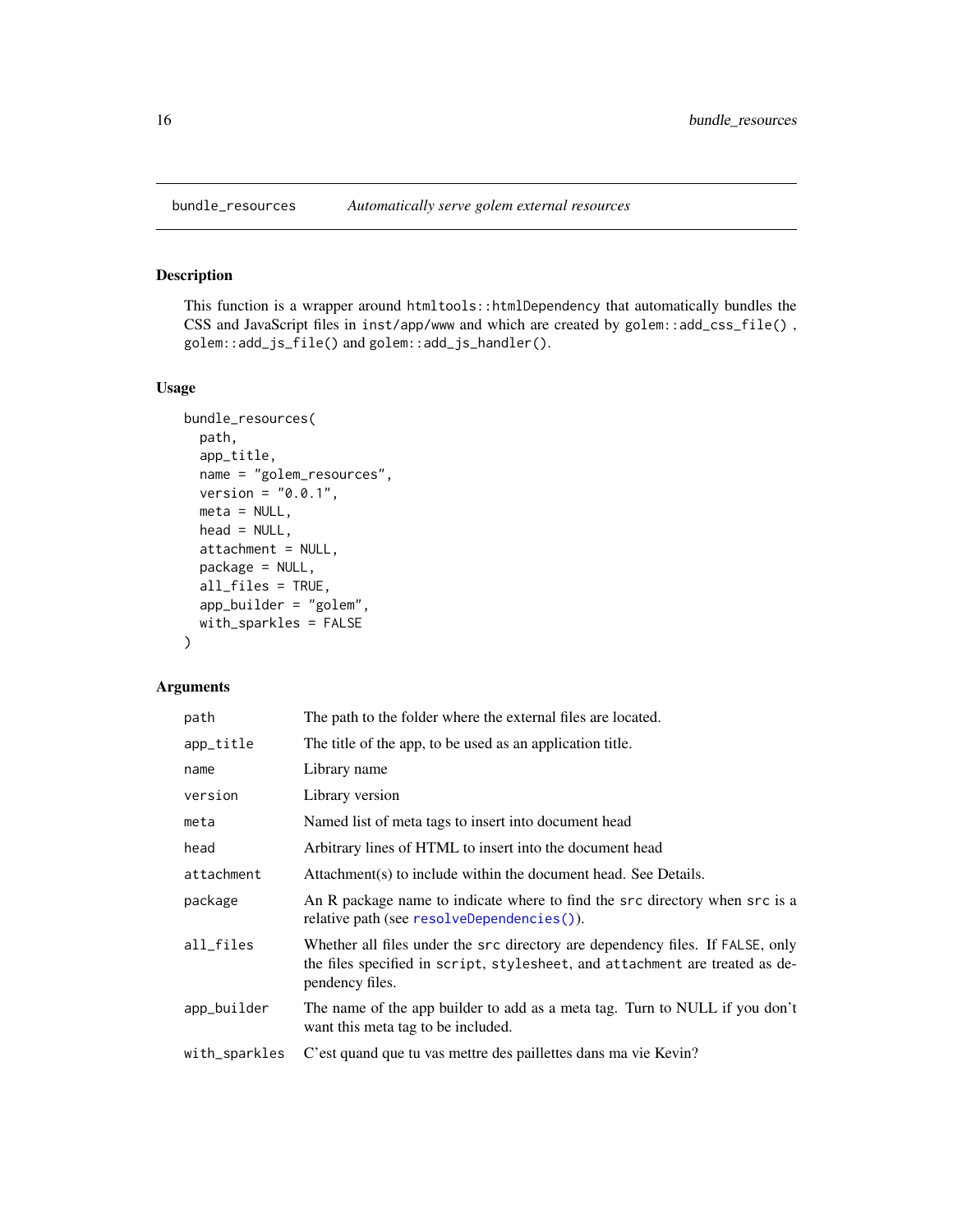#### <span id="page-16-0"></span>cat\_dev 17

## Details

This function also preload [activate\\_js\(\)](#page-2-1) which allows to use preconfigured JavaScript functions via [invoke\\_js\(\)](#page-2-2).

#### Value

an htmlDependency

cat\_dev *Functions already made dev dependent*

## Description

This functions will be run only if golem::app\_dev() returns TRUE.

#### Usage

print\_dev(...) message\_dev(...) warning\_dev(...) browser\_dev(...)

cat\_dev(...)

## Arguments

... R objects (see 'Details' for the types of objects allowed).

## Value

A modified function.

create\_golem *Create a package for a Shiny App using* {golem}

## Description

Create a package for a Shiny App using {golem}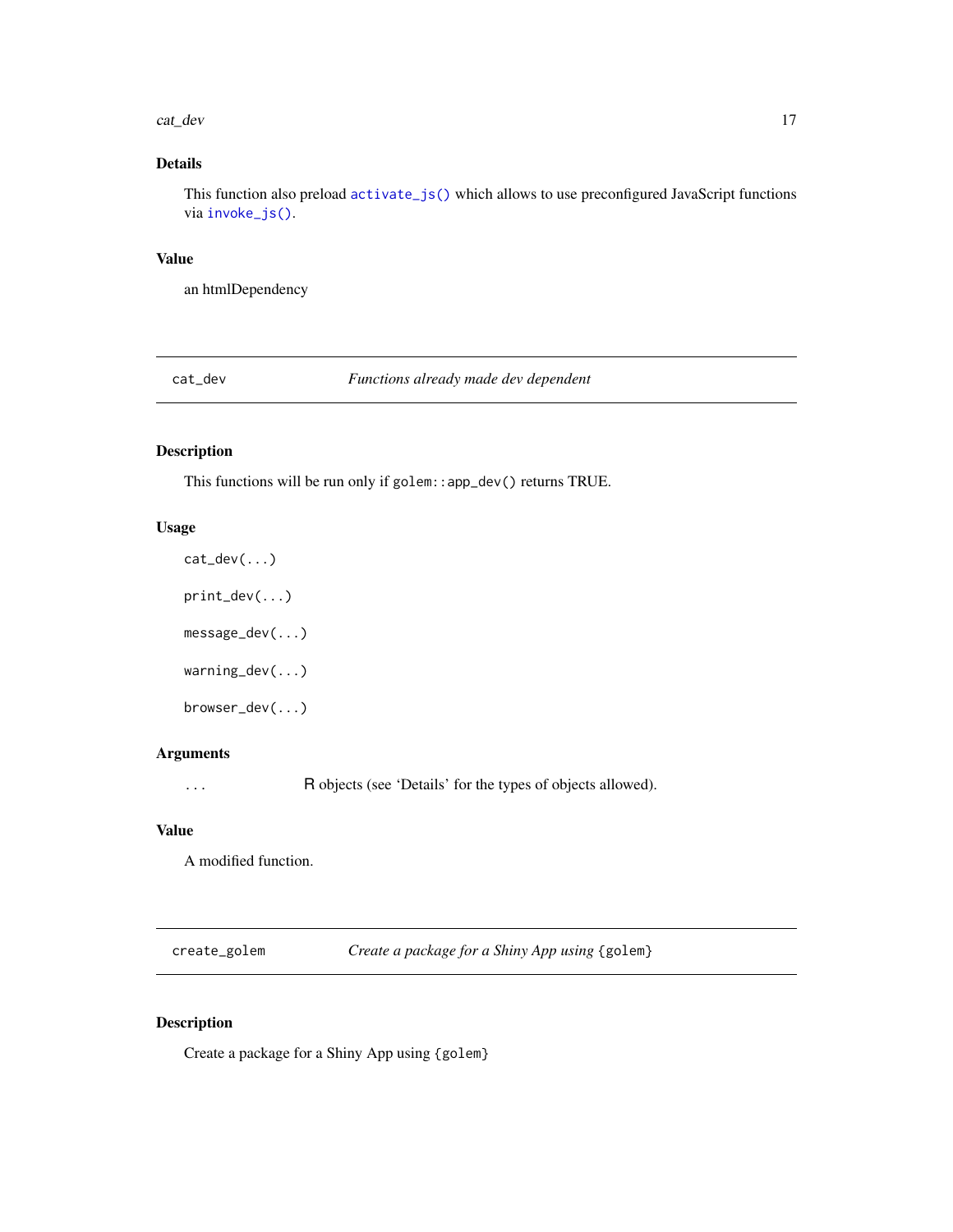## Usage

```
create_golem(
  path,
  check_name = TRUE,
  open = TRUE,overwrite = FALSE,
  package_name = basename(path),
  without_comments = FALSE,
  project_hook = golem::project_hook,
  with\_git = FALSE,...
\mathcal{L}
```
## Arguments

| path             | Name of the folder to create the package in. This will also be used as the package<br>name.                                                                                                                      |  |
|------------------|------------------------------------------------------------------------------------------------------------------------------------------------------------------------------------------------------------------|--|
| check_name       | Should we check that the package name is correct according to CRAN require-<br>ments.                                                                                                                            |  |
| open             | Boolean. Open the created project?                                                                                                                                                                               |  |
| overwrite        | Boolean. Should the already existing project be overwritten?                                                                                                                                                     |  |
| package_name     | Package name to use. By default, golem uses basename (path). If path == '.'<br>& package_name is not explicitly set, then basename( $getwd()$ ) will be used.                                                    |  |
| without_comments |                                                                                                                                                                                                                  |  |
|                  | Boolean. Start project without golem comments                                                                                                                                                                    |  |
| project_hook     | A function executed as a hook after project creation. Can be used to change the<br>default {golem} structure, to override the files and content. This function is<br>executed just after the project is created. |  |
| with_git         | Boolean. Initialize git repository                                                                                                                                                                               |  |
| .                | Arguments passed to the project_hook() function.                                                                                                                                                                 |  |

## Value

The path, invisibly.

## Note

For compatibility issue, this function turns options(shiny.autoload.r) to FALSE. See https://github.com/ThinkRopen/golem/issues/468 for more background.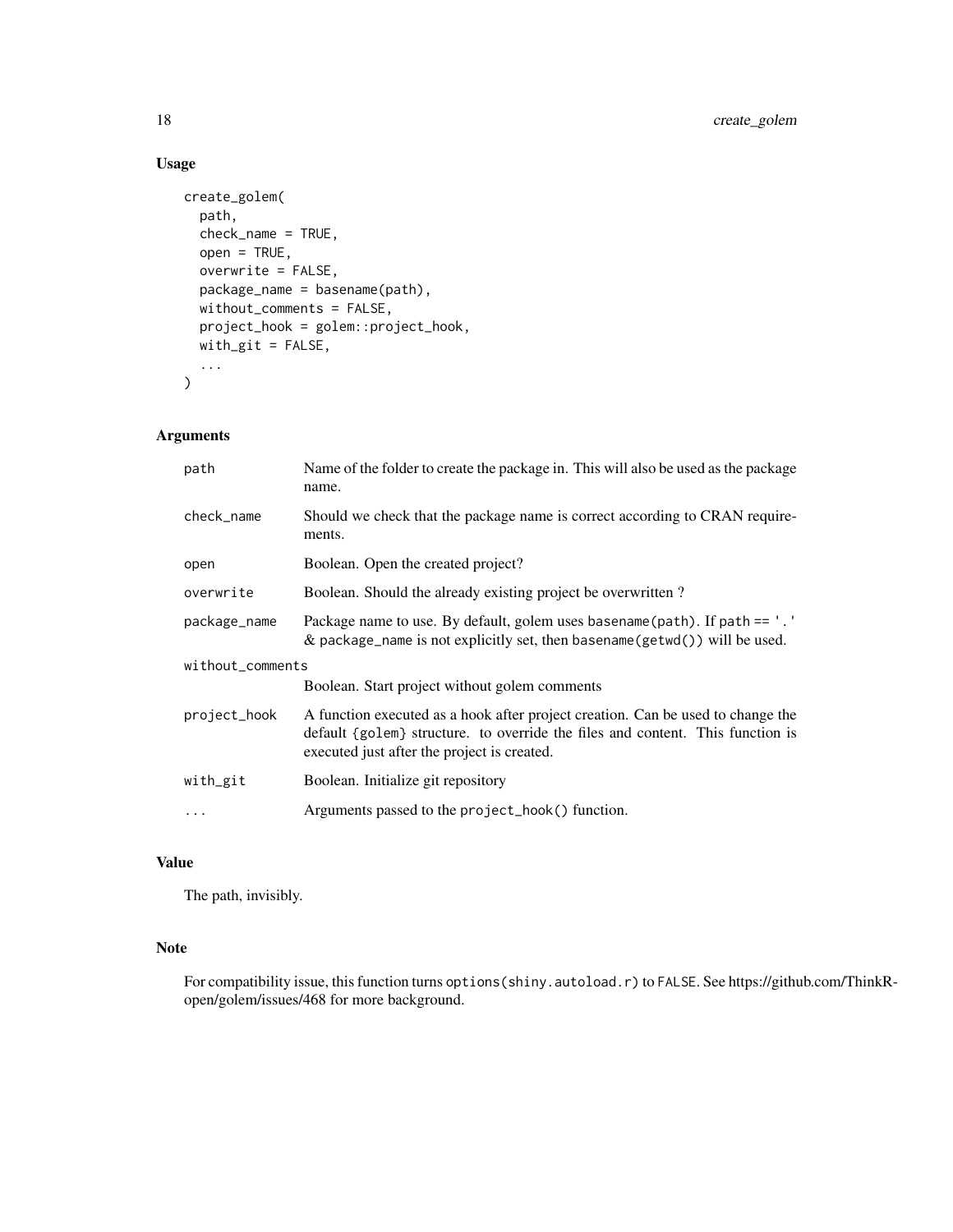<span id="page-18-0"></span>Detach all attached package

## Usage

detach\_all\_attached()

## Value

TRUE, invisibly.

disable\_autoload *Disabling Shiny Autoload of R Scripts*

## Description

Disabling Shiny Autoload of R Scripts

#### Usage

```
disable_autoload(pkg = get_golem_wd())
```
## Arguments

pkg Path to the root of the package. Default is get\_golem\_wd().

#### Value

The path to the file, invisibly.

## Examples

```
if (interactive()) {
 disable_autoload()
}
```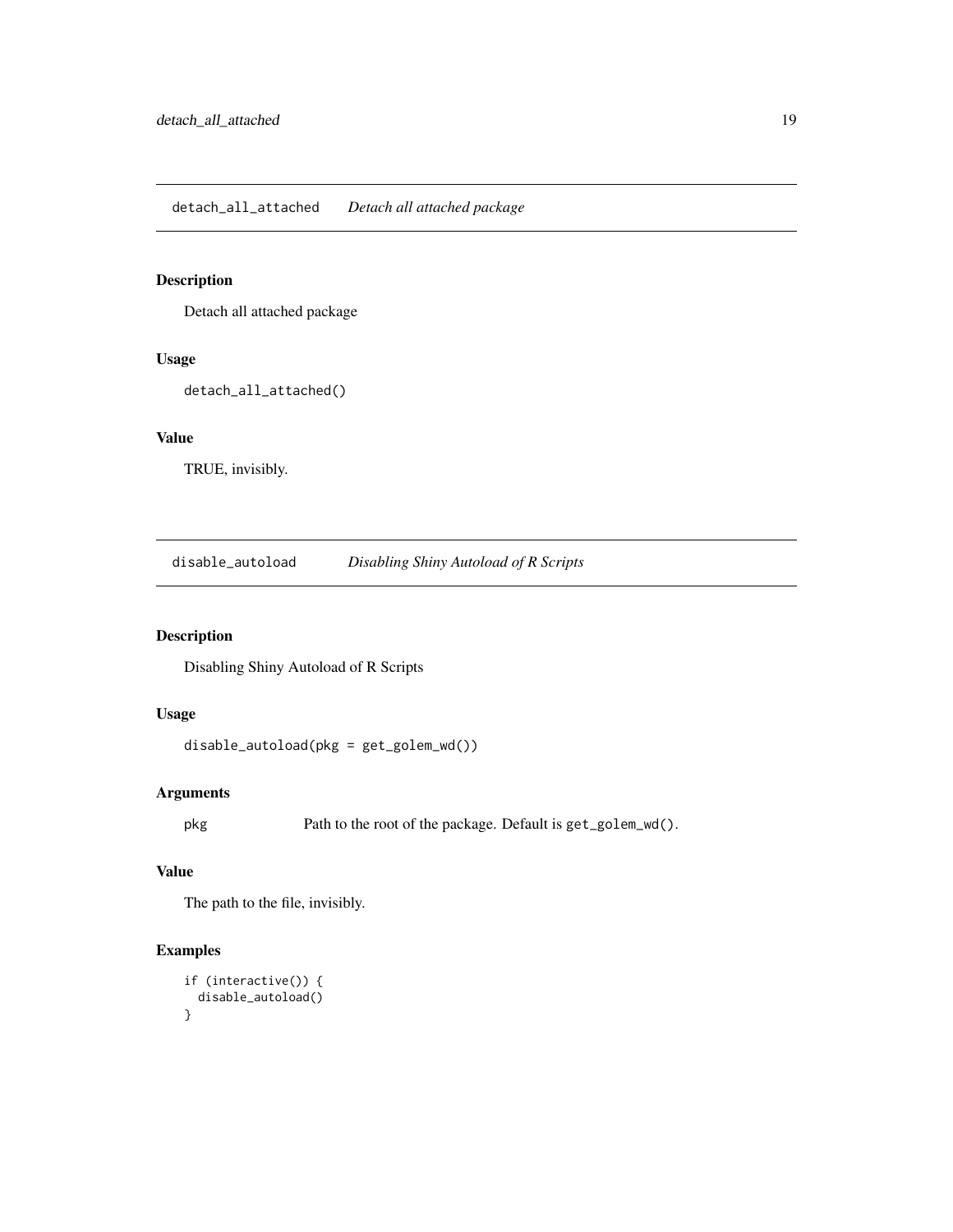<span id="page-19-0"></span>document\_and\_reload *Document and reload your package*

## Description

This function calls rstudioapi::documentSaveAll(), roxygen2::roxygenise() and pkgload::load\_all().

## Usage

```
document_and_reload(
 pkg = get_golem_wd(),
 roclets = NULL,
 load_code = NULL,
  clean = FALSE,
  export_all = FALSE,
 helpers = FALSE,
  attach_testthat = FALSE,
  ...
)
```
## Arguments

| pkg             | Path to the root of the package. Default is get_golem_wd().                                                                                                                                                  |  |
|-----------------|--------------------------------------------------------------------------------------------------------------------------------------------------------------------------------------------------------------|--|
| roclets         | Character vector of roclet names to use with package. The default, NULL, uses<br>the roxygen roclets option, which defaults to c("collate", "namespace", "rd").                                              |  |
| load code       | A function used to load all the R code in the package directory. The default,<br>NULL, uses the strategy defined by the load roxygen option, which defaults to<br>load_pkgload(). See load for more details. |  |
| clean           | If TRUE, roxygen will delete all files previously created by roxygen before run-<br>ning each roclet.                                                                                                        |  |
| export_all      | If TRUE (the default), export all objects. If FALSE, export only the objects that<br>are listed as exports in the NAMESPACE file.                                                                            |  |
| helpers         | if TRUE loads test that test helpers.                                                                                                                                                                        |  |
| attach_testthat |                                                                                                                                                                                                              |  |
|                 | If TRUE, attach <b>test that</b> to the search path, which more closely mimics the envi-<br>ronment within test files.                                                                                       |  |
| $\cdots$        | Other arguments passed to pkgload:: load_all()                                                                                                                                                               |  |

## Value

Used for side-effects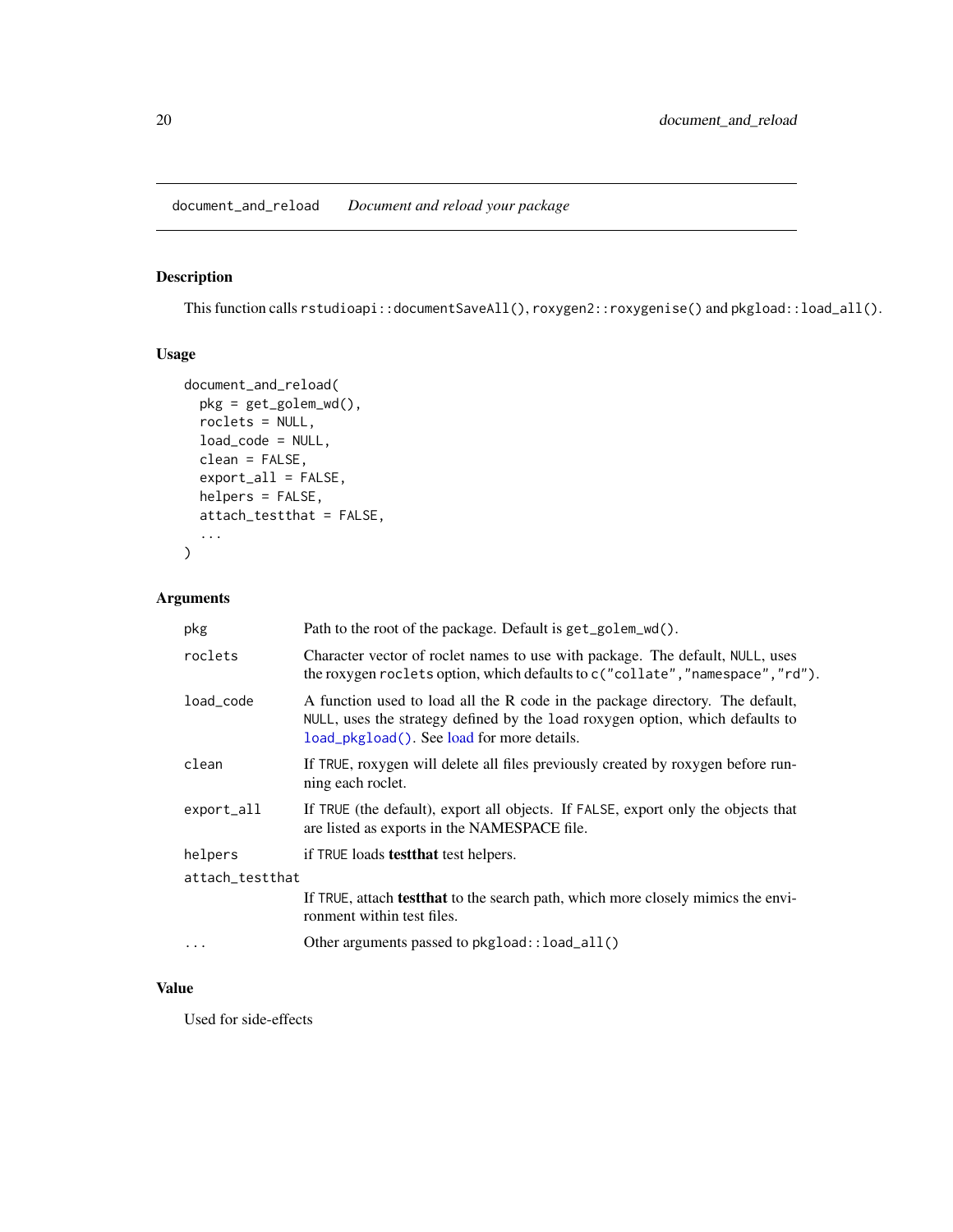<span id="page-20-0"></span>These functions are designed to be used inside the tests in your Shiny app package.

## Usage

```
expect_shinytag(object)
expect_shinytaglist(object)
expect_html_equal(ui, html, ...)
expect_running(sleep, R_path = NULL)
```
## Arguments

| object   | the object to test                                             |
|----------|----------------------------------------------------------------|
| ui       | output of an UI function                                       |
| html     | deprecated                                                     |
| $\cdots$ | arguments passed to test that::expect_snapshot()               |
| sleep    | number of seconds                                              |
| R_path   | path to R. If NULL, the function will try to guess where R is. |

## Value

A testthat result.

## Examples

```
expect_shinytag(shiny::tags$span("1"))
expect_shinytaglist(shiny::tagList(1))
```
fill\_desc *Fill your description*

## Description

Fill your description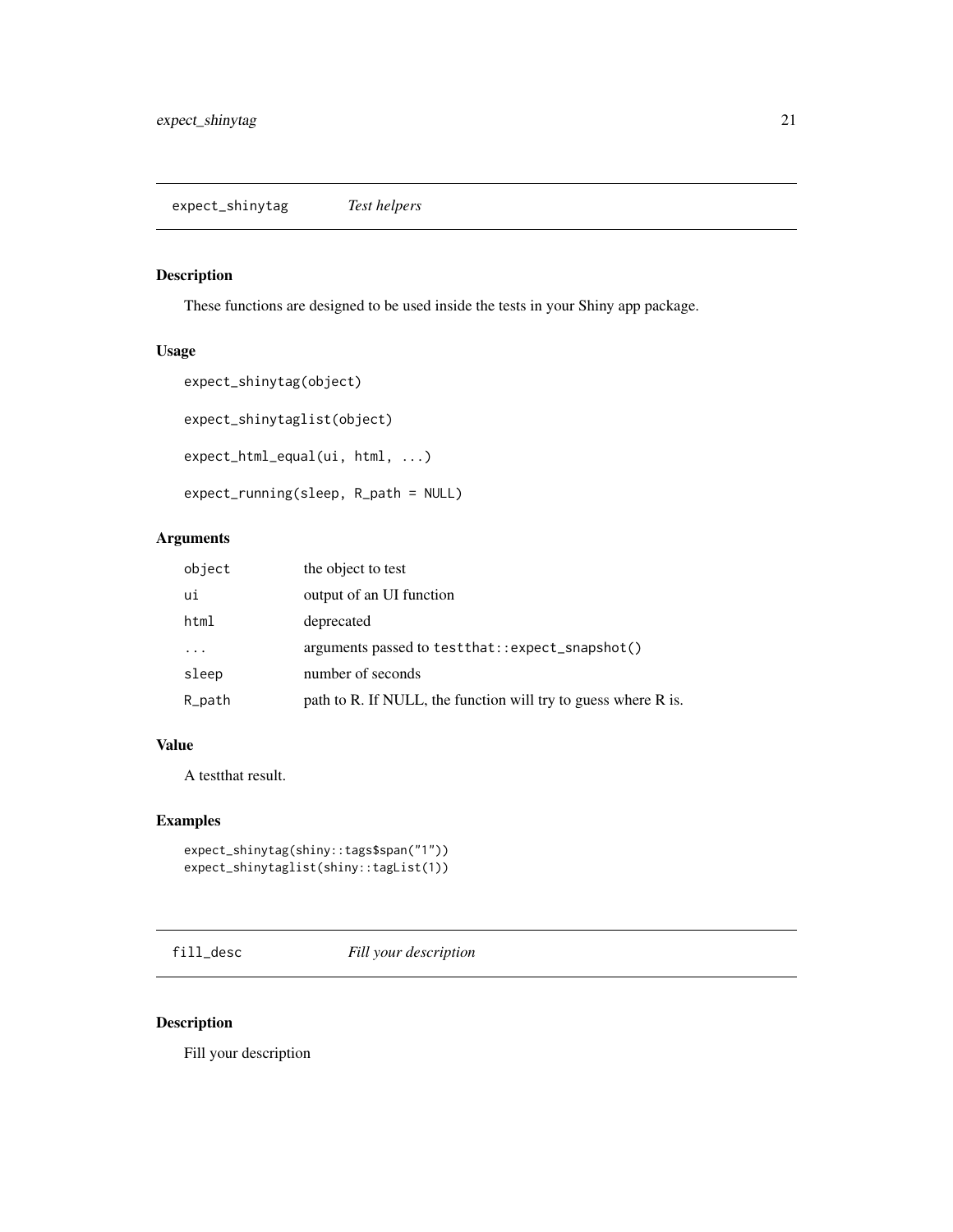## Usage

```
fill_desc(
  pkg_name,
 pkg_title,
 pkg_description,
  author_first_name,
  author_last_name,
  author_email,
  author_orcid = NULL,
  repo_url = NULL,
 pkg = get_golem_wd()
)
```
## Arguments

| The name of the package                                      |  |  |
|--------------------------------------------------------------|--|--|
| The title of the package.                                    |  |  |
| pkg_description                                              |  |  |
| Description of the package                                   |  |  |
| author_first_name                                            |  |  |
| First Name of the author                                     |  |  |
| author_last_name                                             |  |  |
| Last Name of the author                                      |  |  |
| Email of the author                                          |  |  |
| ORCID of the author                                          |  |  |
| URL (if needed)                                              |  |  |
| Path to look for the DESCRIPTION. Default is get_golem_wd(). |  |  |
|                                                              |  |  |

## Value

The desc object, invisibly.

get\_golem\_options *Get all or one golem options*

## Description

This function is to be used inside the server and UI from your app, in order to call the parameters passed to run\_app().

## Usage

get\_golem\_options(which = NULL)

<span id="page-21-0"></span>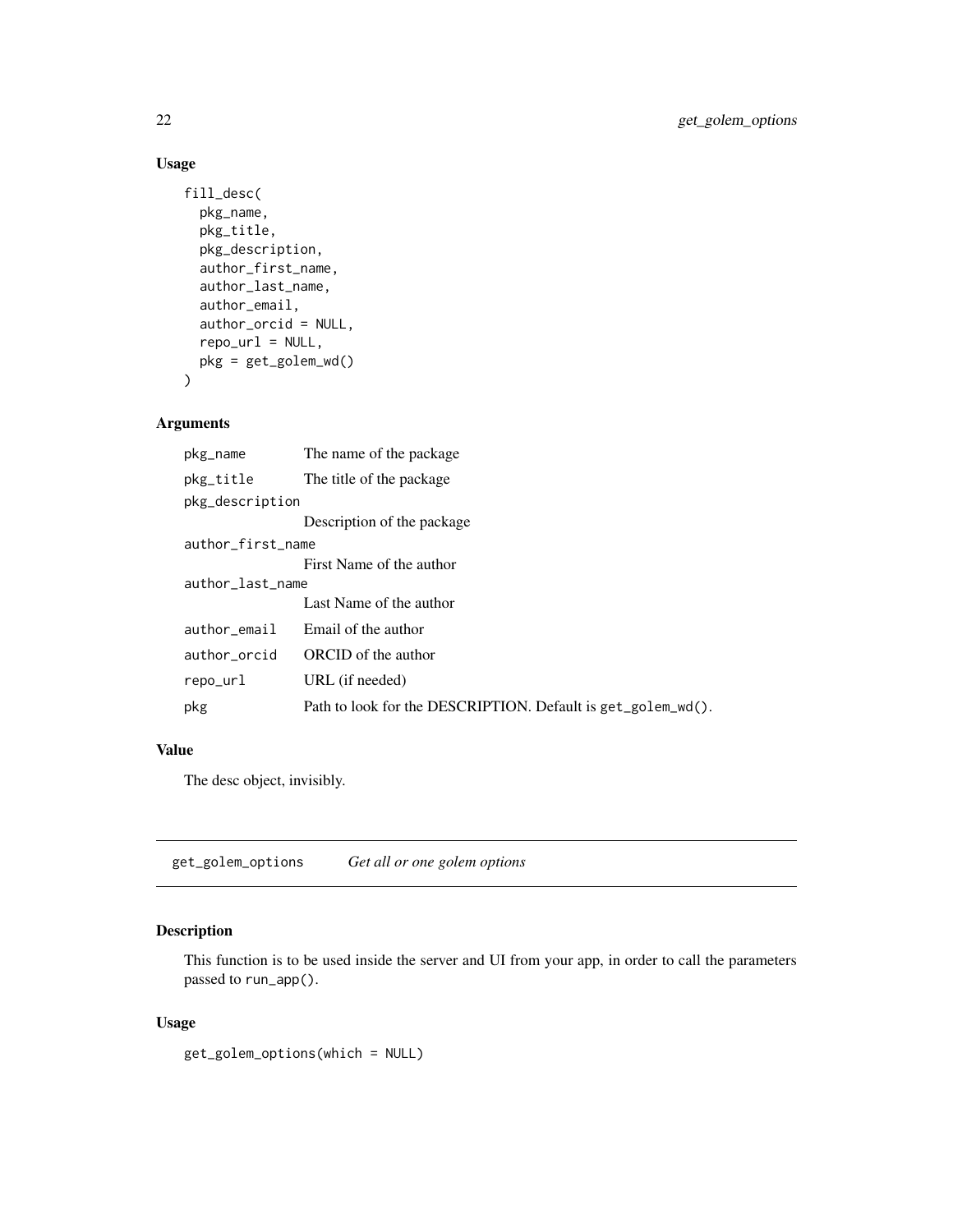## <span id="page-22-0"></span>get\_sysreqs 23

## Arguments

which NULL (default), or the name of an option

## Value

The value of the option.

#### Examples

```
## Not run:
# Define and use golem_options
# 1. Pass parameters to `run_app`
# to set default value, edit run_app like this :
run_app <- function(
  title = "this",
  content = "that"
) {
  with_golem_options(
   app = shinyApp(
     ui = app_i,server = app_server
   ),
   golem_opts = list(
     p1 = p1,
      p3 = p3
   )
 )
}
# 2. Get the values from the UI side
h1(get_golem_options("title"))
# 3. Get the value from the server-side
output$param <- renderPrint({
  paste("param p2 = ", get_golem_options("p2"))
})
## End(Not run)
```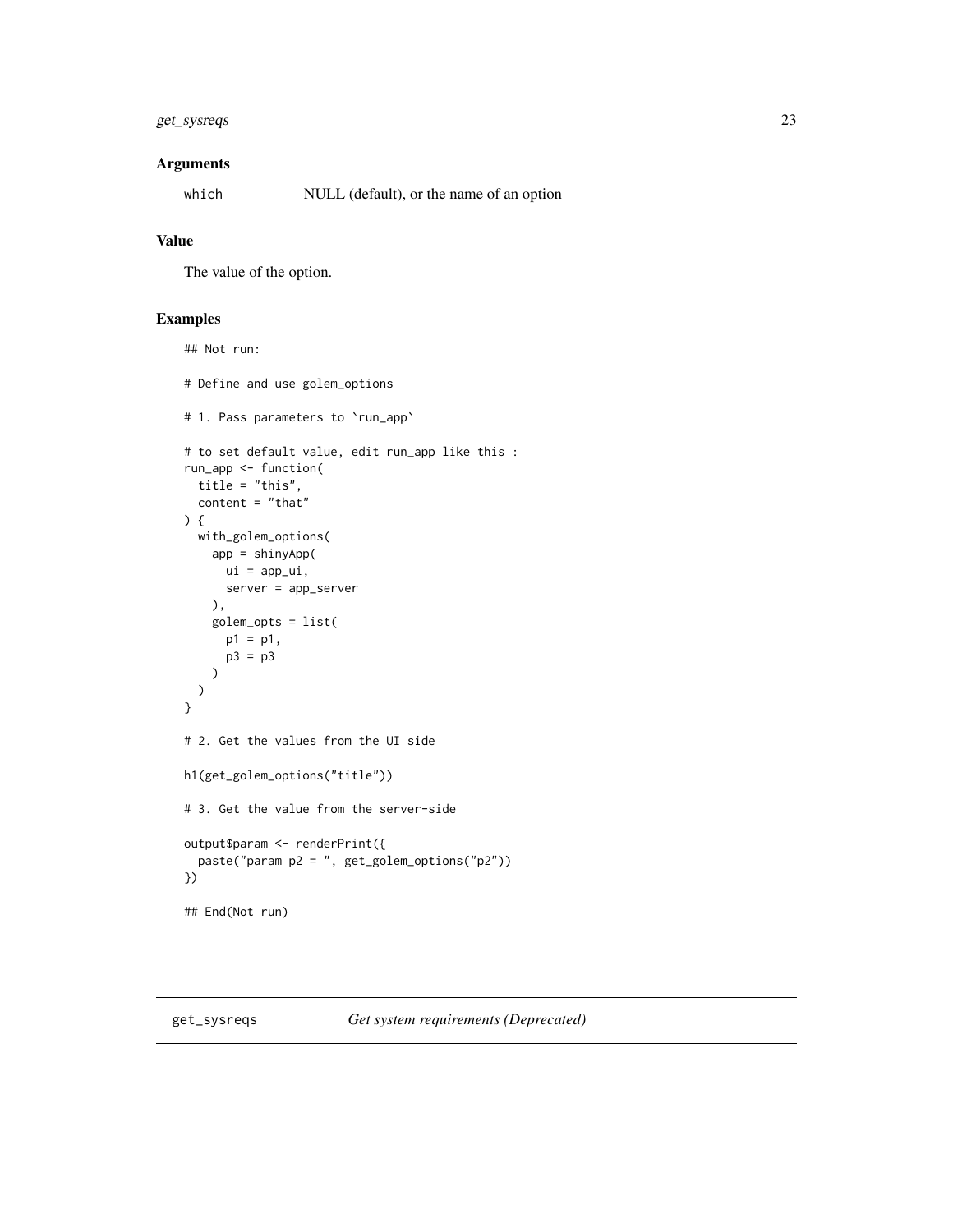<span id="page-23-0"></span>This function retrieves information about the system requirements using the [https://sysreqs.](https://sysreqs.r-hub.io) [r-hub.io](https://sysreqs.r-hub.io) API. This function is now deprecated, and was moved to dockerfiler.

#### Usage

```
get_sysreqs(packages, quiet = TRUE, batch_n = 30)
```
#### Arguments

| packages | character vector. Packages names.                |
|----------|--------------------------------------------------|
| quiet    | Boolean. If TRUE the function is quiet.          |
| batch n  | numeric. Number of simultaneous packages to ask. |

## Value

A vector of system requirements.

golem *A package for building Shiny App*

#### Description

Read more about building big shiny apps at <https://engineering-shiny.org/>.

#### Author(s)

Maintainer: Colin Fay <contact@colinfay.me> [\(ORCID\)](https://orcid.org/0000-0001-7343-1846)

## Authors:

- Vincent Guyader <vincent@thinkr.fr> [\(ORCID\)](https://orcid.org/0000-0003-0671-9270) (previous maintainer)
- Sébastien Rochette <sebastien@thinkr.fr> [\(ORCID\)](https://orcid.org/0000-0002-1565-9313)
- Cervan Girard <cervan@thinkr.fr> [\(ORCID\)](https://orcid.org/0000-0002-4816-4624)

#### Other contributors:

- Novica Nakov <nnovica@gmail.com> [contributor]
- David Granjon <dgranjon@ymail.com> [contributor]
- Arthur Bréant <arthur@thinkr.fr>[contributor]
- Antoine Languillaume <antoine@thinkr.fr>[contributor]
- ThinkR [copyright holder]

#### See Also

Useful links:

- <https://github.com/ThinkR-open/golem>
- Report bugs at <https://github.com/ThinkR-open/golem/issues>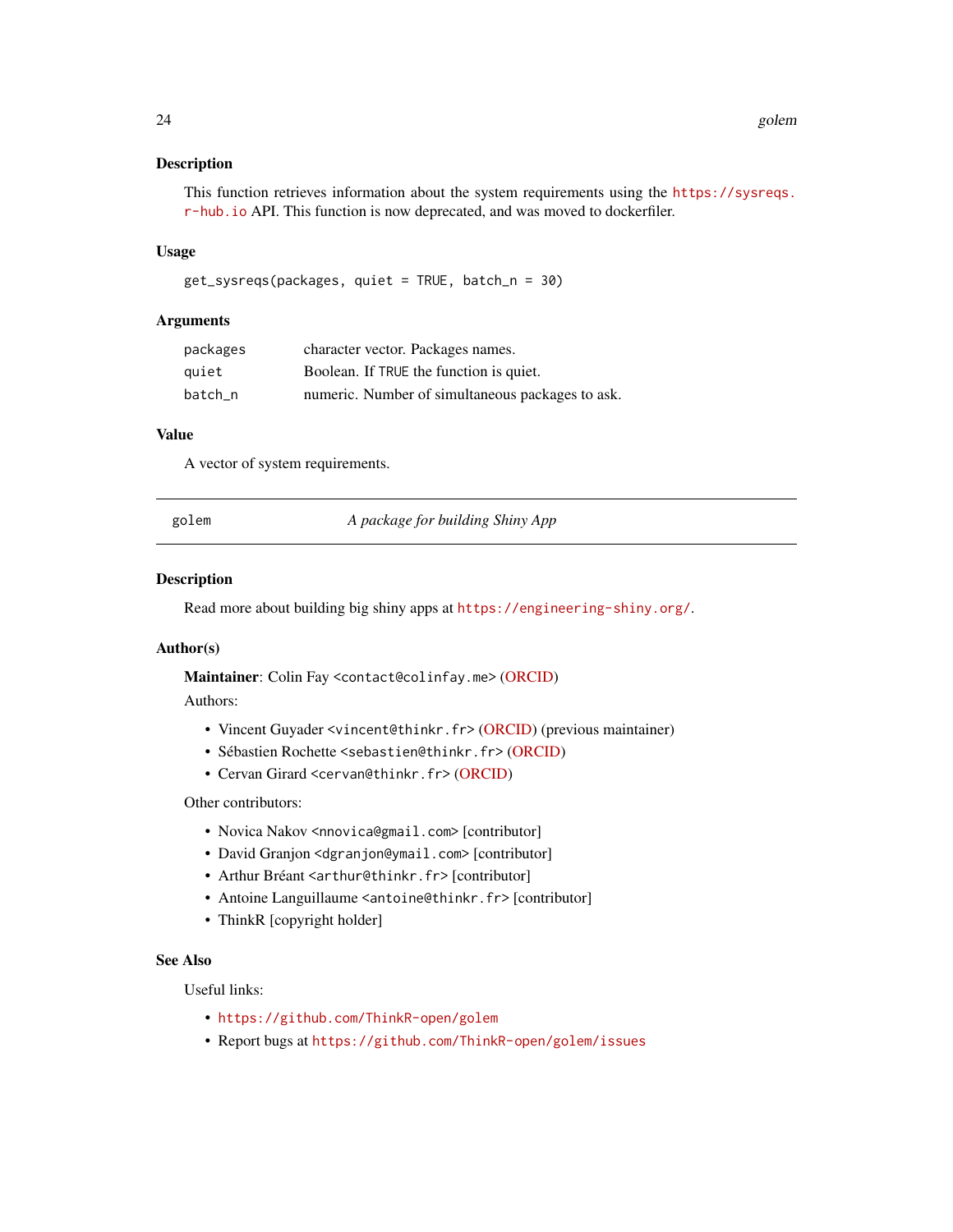<span id="page-24-0"></span>

Note that this will return TRUE only if the application has been launched with with\_golem\_options()

## Usage

is\_running()

## Value

TRUE if the running app is a {golem} based app, FALSE otherwise.

A boolean.

## Examples

is\_running()

<span id="page-24-2"></span>js\_handler\_template *Golem's default custom templates*

## <span id="page-24-1"></span>Description

These functions do not aim at being called as is by users, but to be passed as an argument to the add\_js\_handler() function.

#### Usage

```
js_handler_template(path, name = "fun", code = " ")
js_ttemplate(path, code = " ")
\text{css\_template}(\text{path}, \text{ code = " " })sass_template(path, code = "")
```
#### Arguments

| path | The path to the JS script where this template will be written. |
|------|----------------------------------------------------------------|
| name | Shiny's custom handler name.                                   |
| code | JavaScript code to be written in the function.                 |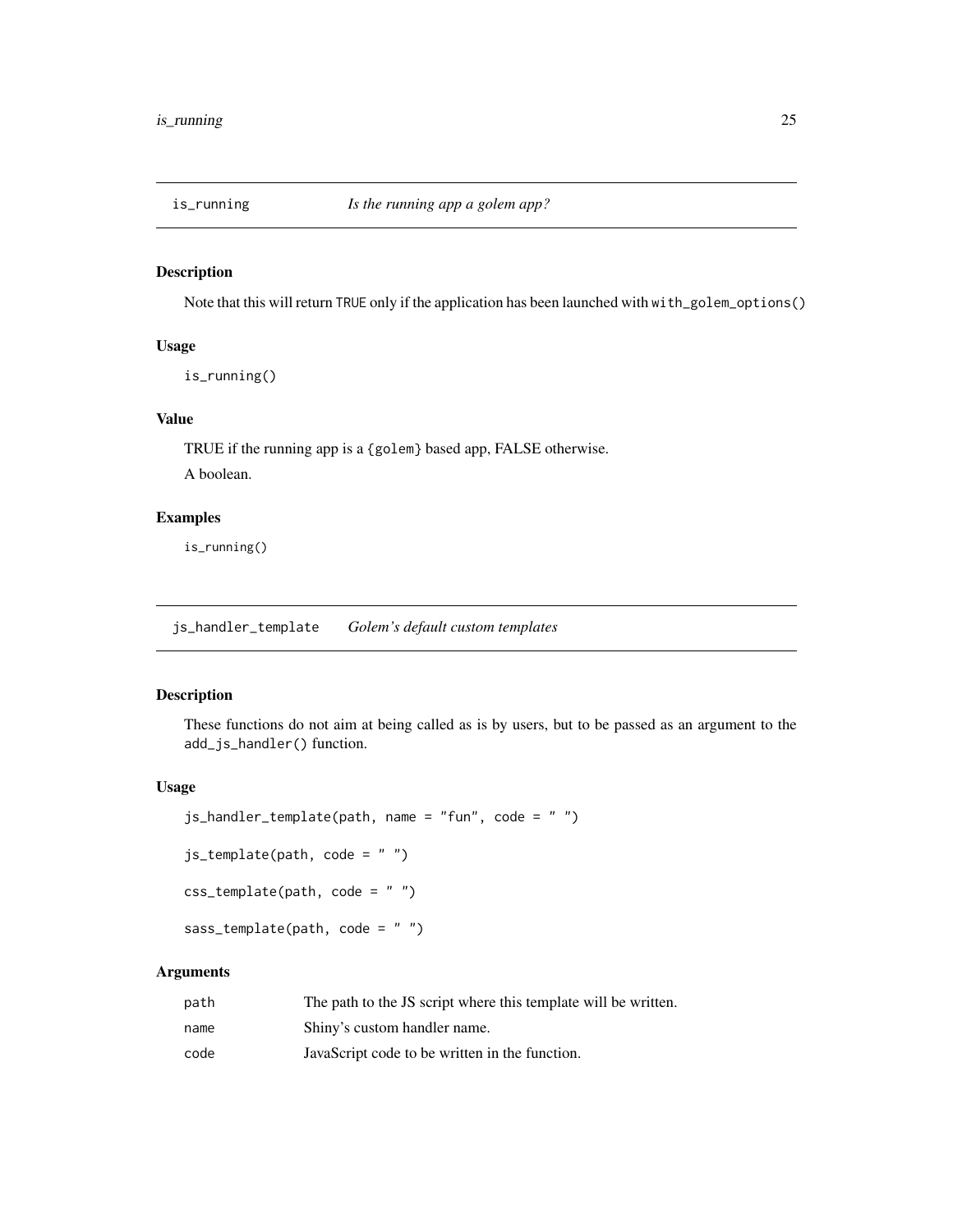#### Value

Used for side effect

#### See Also

[add\\_js\\_handler\(\)](#page-8-1)

make\_dev *Make a function dependent to dev mode*

## Description

The function returned will be run only if golem::app\_dev() returns TRUE.

#### Usage

make\_dev(fun)

## Arguments

fun A function

## Value

Used for side-effects

<span id="page-25-1"></span>module\_template *Golem Module Template Function*

#### Description

Module template can be used to extend golem module creation mechanism with your own template, so that you can be even more productive when building your {shiny} app. Module template functions do not aim at being called as is by users, but to be passed as an argument to the add\_module() function.

```
module_template(name, path, export, ph_ui = " ", ph_server = " ", ...)
```
<span id="page-25-0"></span>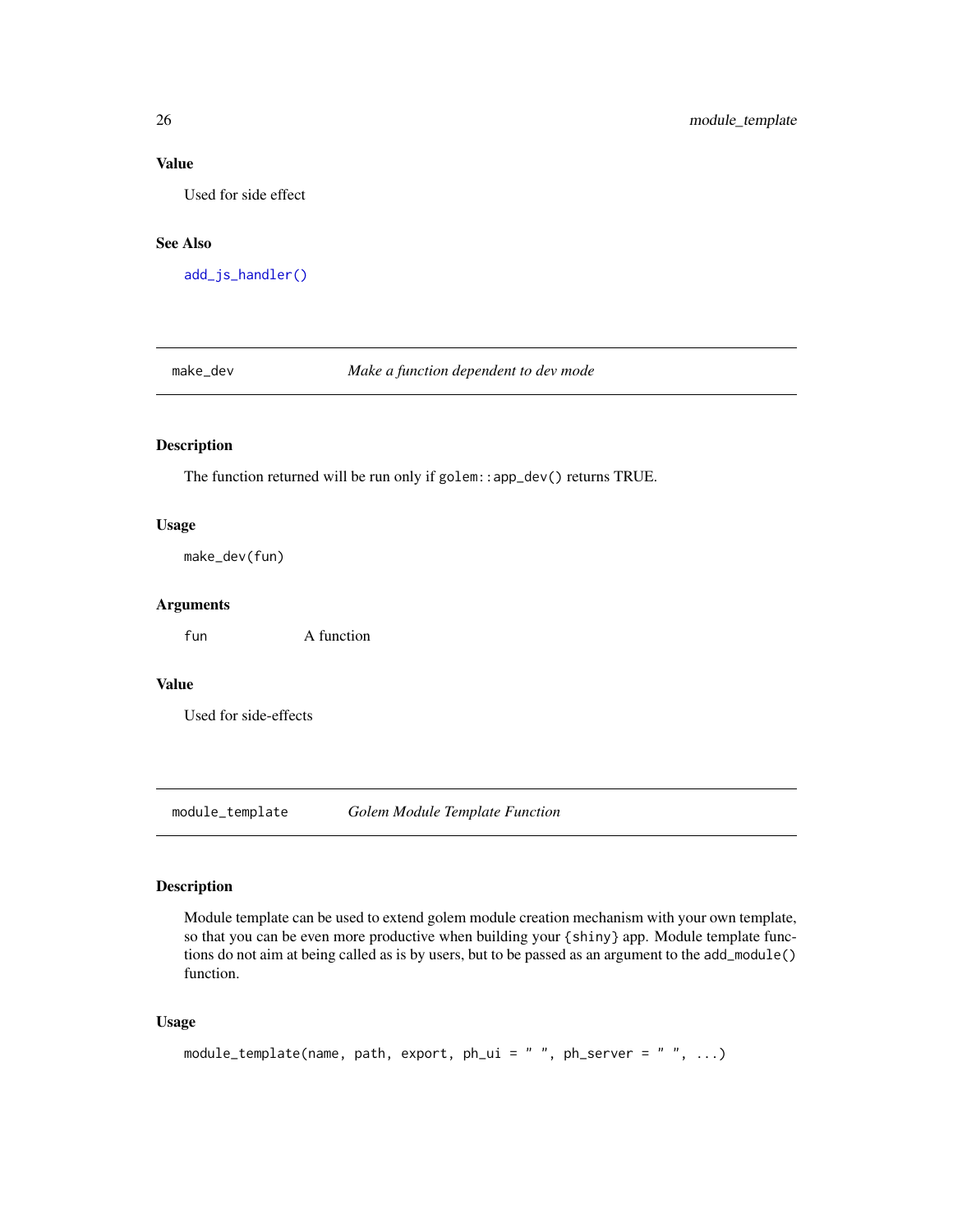#### <span id="page-26-0"></span>**Arguments**

| name             | The name of the module.                                                                                                             |  |
|------------------|-------------------------------------------------------------------------------------------------------------------------------------|--|
| path             | The path to the R script where the module will be written. Note that this path<br>will not be set by the user but via add_module(). |  |
| export           | Should the module be exported? Default is FALSE.                                                                                    |  |
| ph_ui, ph_server |                                                                                                                                     |  |
|                  | Texts to insert inside the modules UI and server. For advanced use.                                                                 |  |
| $\cdots$         | Arguments to be passed to the module_template function.                                                                             |  |

## Details

Module template functions are a way to define your own template function for module. A template function that can take the following arguments to be passed from add\_module():

- name: the name of the module
- path: the path to the file in R/
- export: a TRUE/FALSE set by the export param of add\_module()

If you want your function to ignore these parameters, set ... as the last argument of your function, then these will be ignored. See the examples section of this help.

#### Value

Used for side effect

#### See Also

[add\\_module\(\)](#page-11-1)

#### Examples

```
if (interactive()) {
 my_tmpl <- function(name, path, ...) {
   # Define a template that write to the
   # module file
   write(name, path)
 }
 golem::add_module(name = "custom", module_template = my_tmpl)
 my_other_tmpl <- function(name, path, ...) {
   # Copy and paste a file from somewhere
   file.copy(..., path)
 }
 golem::add_module(name = "custom", module_template = my_other_tmpl)
}
```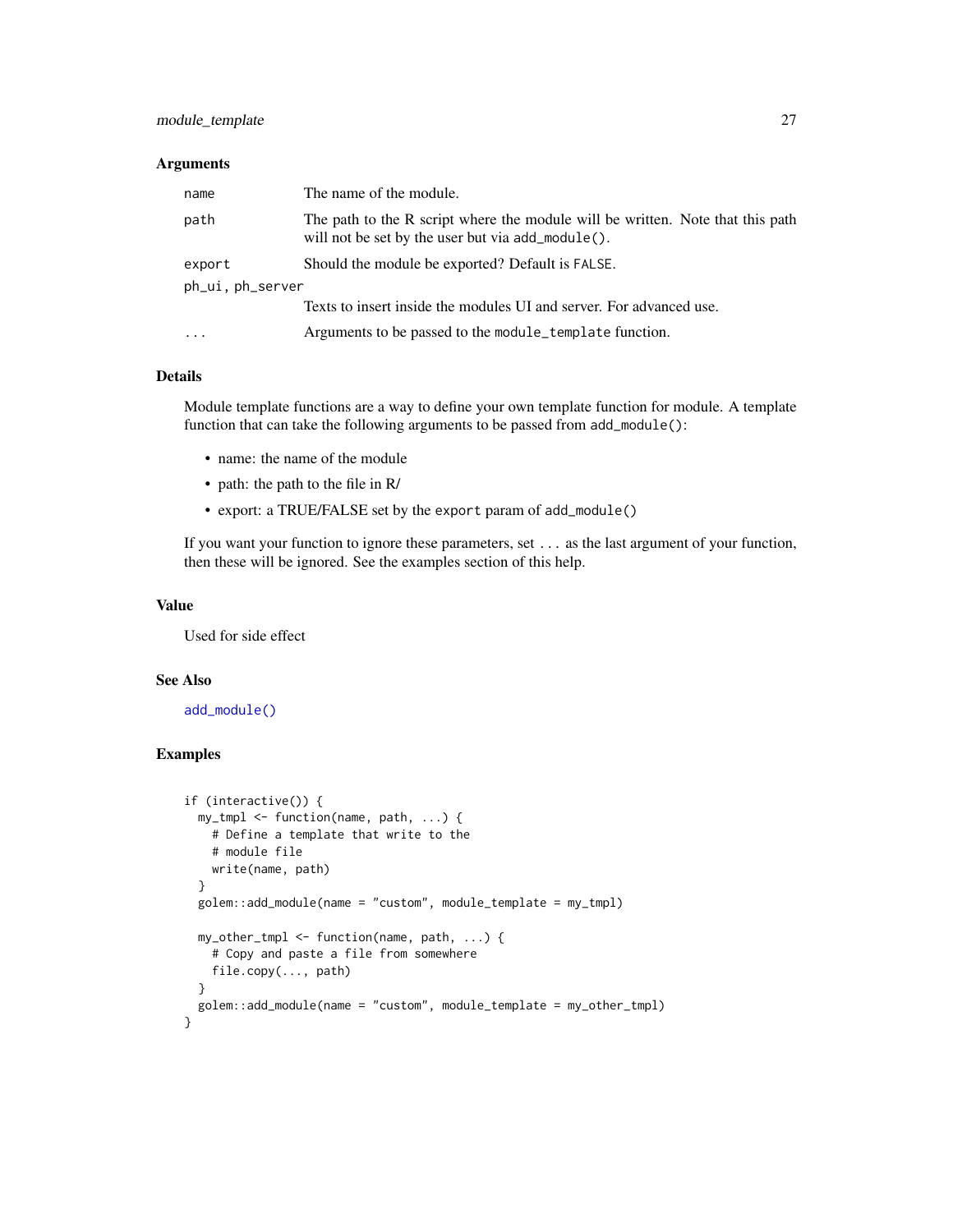<span id="page-27-0"></span>project\_hook *Project Hook*

### Description

Project hooks allow to define a function run just after {golem} project creation.

#### Usage

```
project_hook(path, package_name, ...)
```
## Arguments

| path         | Name of the folder to create the package in. This will also be used as the package<br>name.                                                                   |
|--------------|---------------------------------------------------------------------------------------------------------------------------------------------------------------|
| package_name | Package name to use. By default, golem uses basename ( $path$ ). If $path ==$ .<br>& package_name is not explicitly set, then basename(getwd()) will be used. |
| $\cdots$     | Arguments passed from create_golem(), unused in the default function.                                                                                         |

#### Value

Used for side effects

## Examples

```
if (interactive()) {
  my_proj <- function(...) {
   unlink("dev/", TRUE, TRUE)
  }
  create_golem("ici", project_template = my_proj)
}
```
run\_dev *Run run\_dev.R*

#### Description

Run run\_dev.R

## Usage

run\_dev(file, pkg = pkgload::pkg\_name())

## Arguments

| file | File path to run_dev.R. Defaults to R/run_dev.R.                  |
|------|-------------------------------------------------------------------|
| pkg  | Package name to run the file. Defaults to current active package. |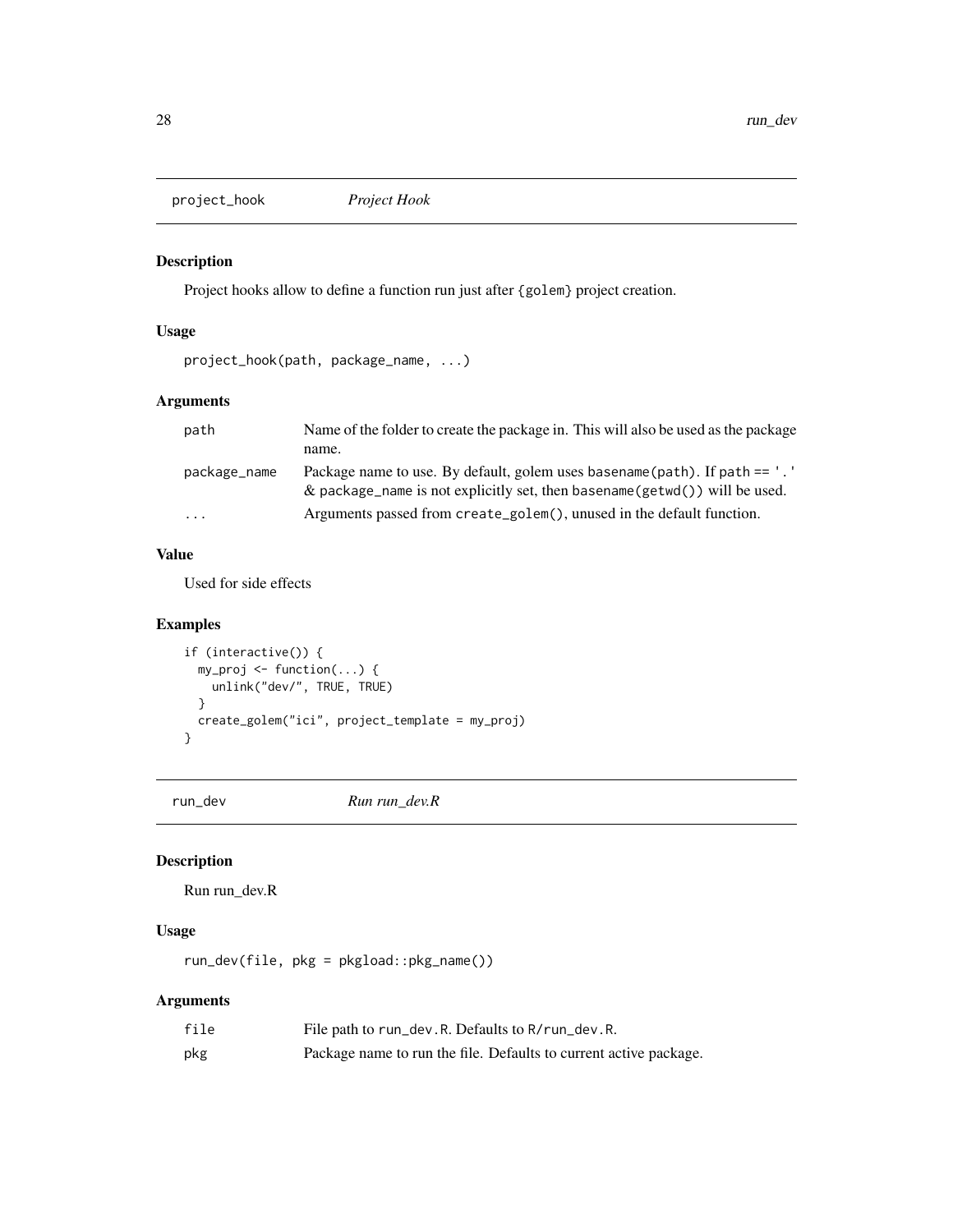## <span id="page-28-0"></span>sanity\_check 29

#### Value

Used for side-effect

sanity\_check *Sanity check for R files in the project*

#### Description

This function is used check for any 'browser()" or commented #TODO / #TOFIX / #BUG in the code

#### Usage

```
sanity_check(pkg = get_golem_wd())
```
#### Arguments

pkg Path to the root of the package. Default is get\_golem\_wd().

#### Value

A DataFrame if any of the words has been found.

set\_golem\_options {golem} *options*

#### Description

Set and get a series of options to be used with {golem}. These options are found inside the golem-config.yml file, found in most cases inside the inst folder.

```
set_golem_options(
 golem_name = pkgload::pkg_name(),
  golem_version = pkgload::pkg_version(),
 golem_wd = pkgload::pkg_path(),
  app\_prod = FALSE,talkative = TRUE
)
set_golem_wd(path = pkgload::pkg_path(), talkative = TRUE)
set_golem_name(
 name = pkgload::pkg_name(),
```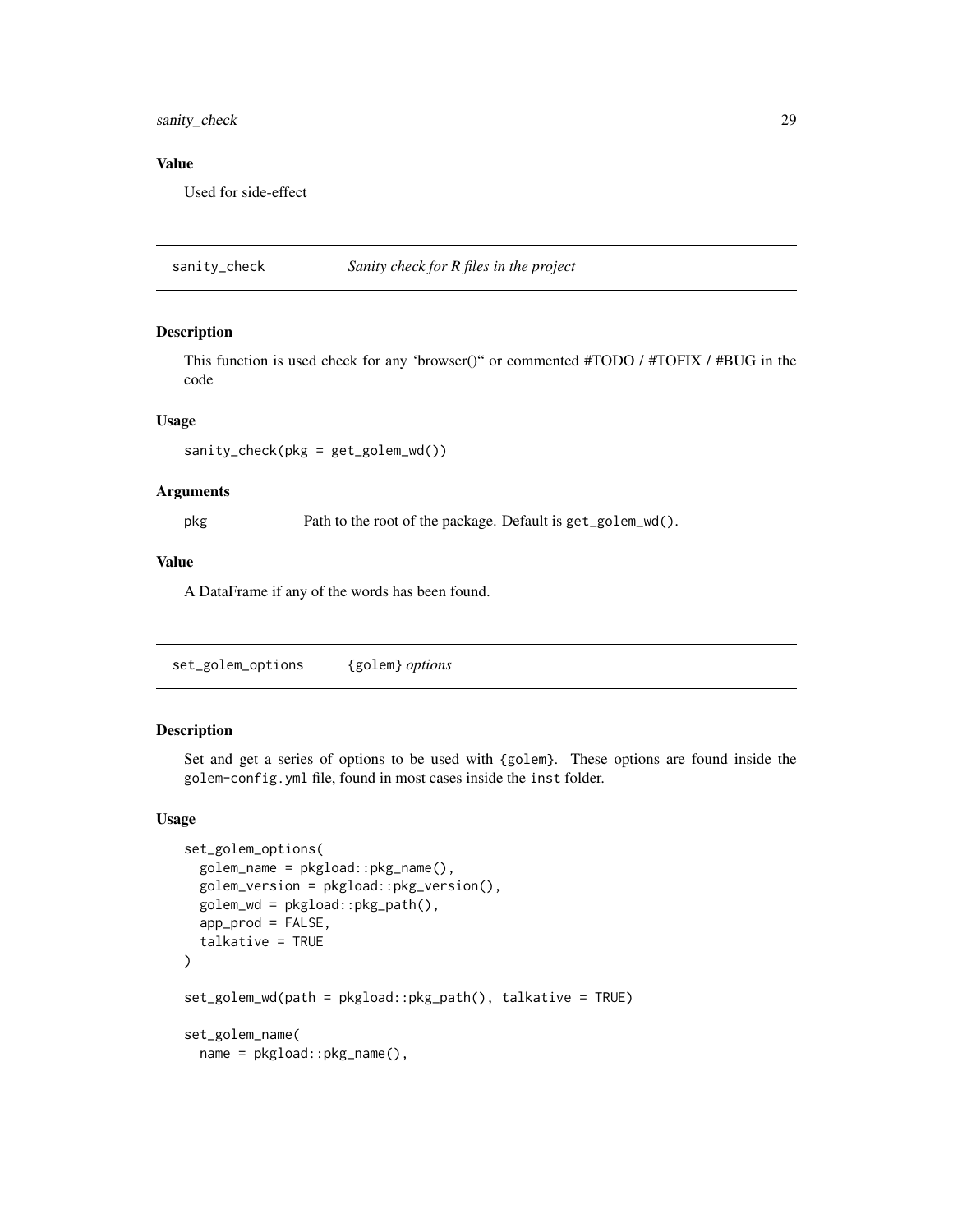```
path = pkgload::pkg_path(),
  talkative = TRUE
\lambdaset_golem_version(
  version = pkgload::pkg_version(),
 path = pkgload::pkg_path(),
 talkative = TRUE
\lambdaget_golem_wd(use_parent = TRUE, path = pkgload::pkg_path())
get_golem_name(
 config = Sys.getenv("R_CONFIG_ACTIVE", "default"),
 use_parent = TRUE,
 path = pkgload::pkg_path()
\mathcal{L}get_golem_version(
 config = Sys.getenv("R_CONFIG_ACTIVE", "default"),
 use_parent = TRUE,
 path = pkgload::pkg_path()
\mathcal{E}
```
## Arguments

| golem_name    | Name of the current golem.                                                                                                                           |
|---------------|------------------------------------------------------------------------------------------------------------------------------------------------------|
| golem_version | Version of the current golem.                                                                                                                        |
| golem_wd      | Working directory of the current golem package.                                                                                                      |
| app_prod      | Is the ${goalem}$ in prod mode?                                                                                                                      |
| talkative     | Should the messages be printed to the console?                                                                                                       |
| path          | The path to set the golem working directory. Note that it will be passed to<br>normalizePath.                                                        |
| name          | The name of the app                                                                                                                                  |
| version       | The version of the app.                                                                                                                              |
| use_parent    | TRUE to scan parent directories for configuration files if the specified config file<br>isn't found.                                                 |
| config        | Name of configuration to read from. Defaults to the value of the R_CONFIG_ACTIVE<br>environment variable ("default" if the variable does not exist). |

## Value

Used for side-effects for the setters, and values from the config in the getters.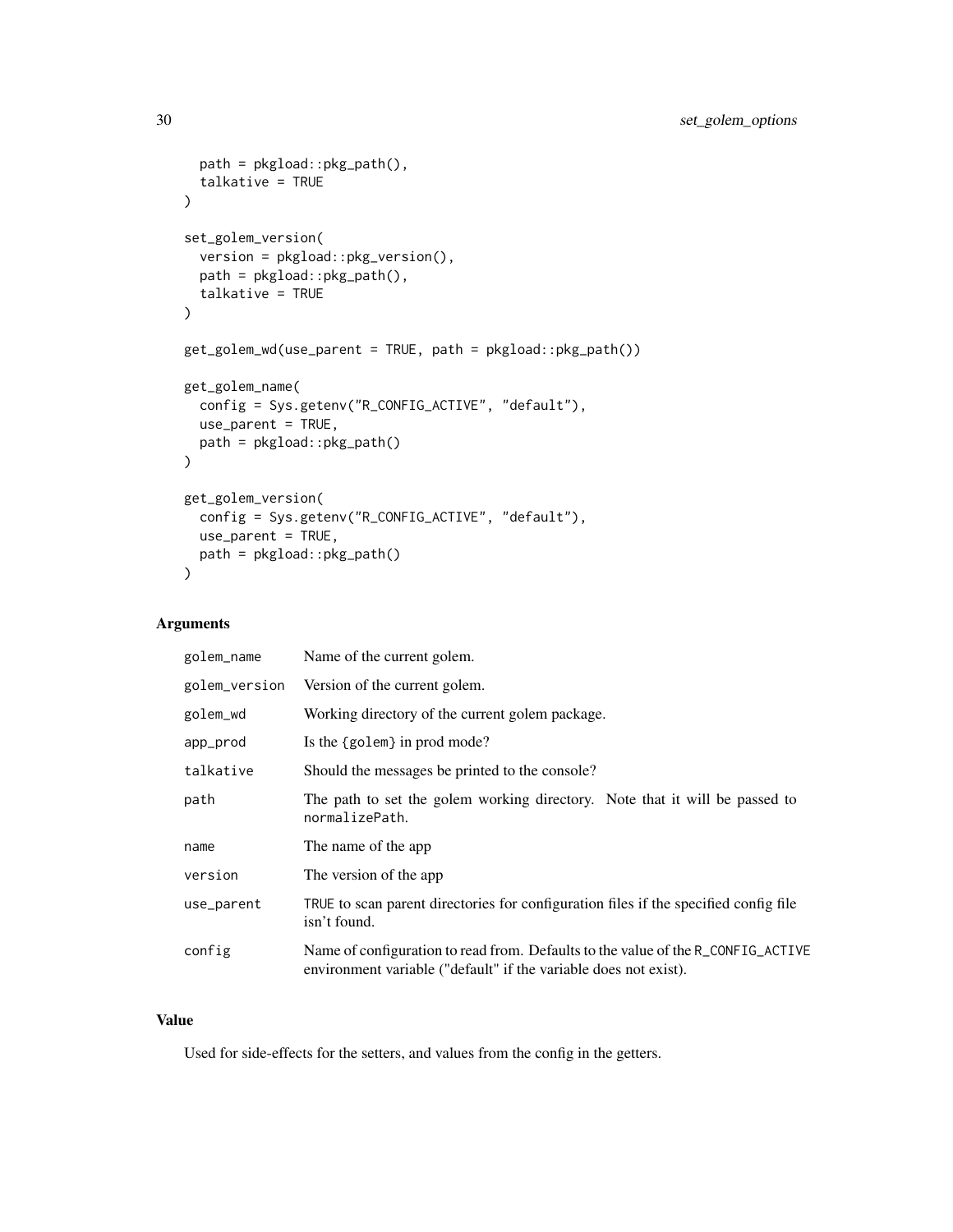#### <span id="page-30-0"></span>Set Functions

- set\_golem\_options() sets all the options, with the defaults from the functions below.
- set\_golem\_wd() defaults to here::here(), which is the package root when starting a golem.
- set\_golem\_name() defaults pkgload::pkg\_name()
- set\_golem\_version() defaults pkgload::pkg\_version()

## Get Functions

Reads the information from golem-config.yml

- get\_golem\_wd()
- get\_golem\_name()
- get\_golem\_version()

use\_external\_js\_file *Use Files*

#### Description

These functions download files from external sources and put them inside the inst/app/www directory. The use\_internal\_ functions will copy internal files, while use\_external\_ will try to download them from a remote location.

```
use_external_js_file(
  url,
  name,
  pkg = get_golem_wd(),
  dir = "inst/app/www",
  open = FALSE,
  dir_create = TRUE
)
use_external_css_file(
  url,
  name,
  pkg = get_golem_wd(),
  dir = "inst/app/www",
  open = FALSE,
  dir_create = TRUE
)
use_external_html_template(
  url,
```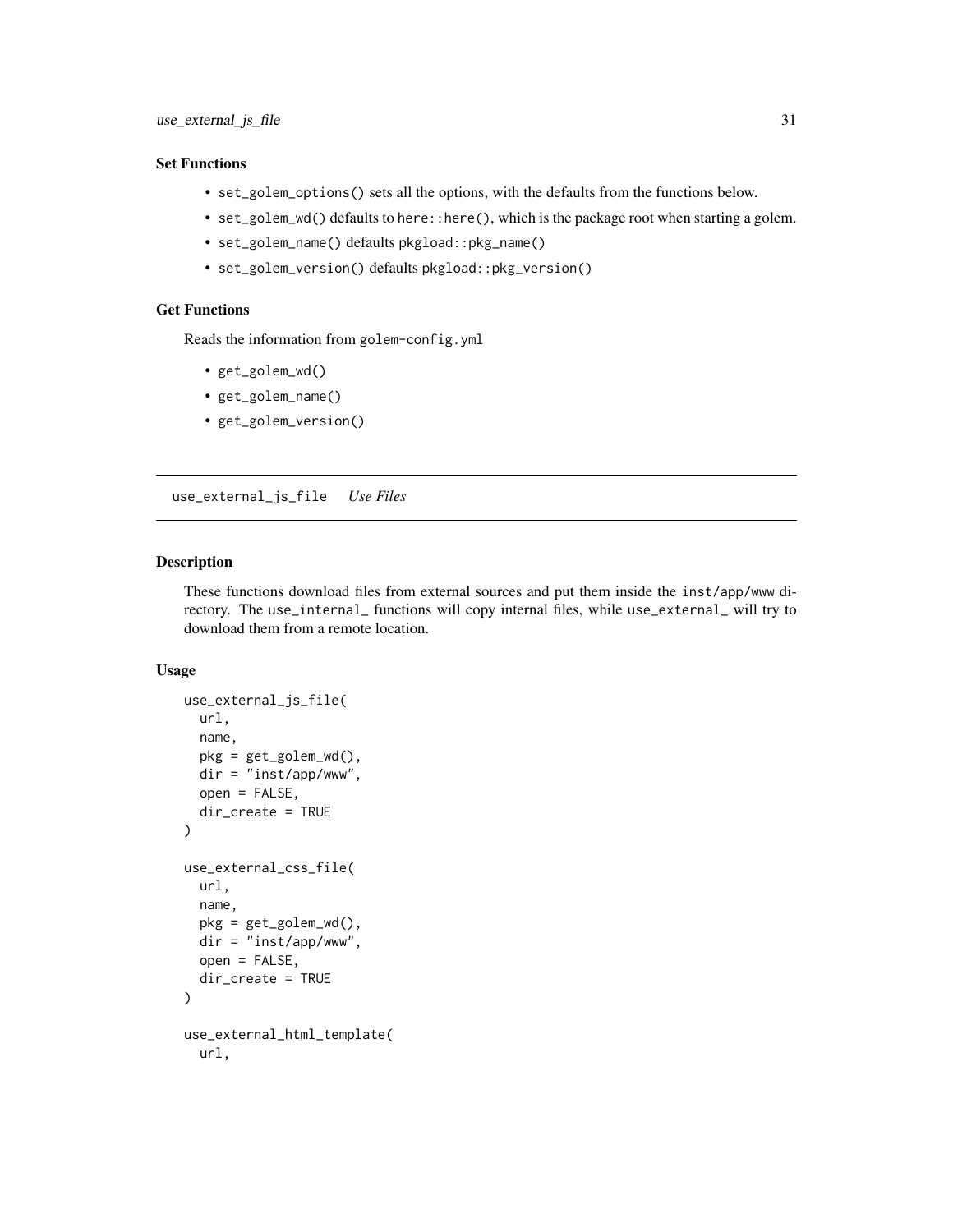```
name = "template.html",
  pkg = get_golem_wd(),
  dir = "inst/app/www",
  open = FALSE,
  dir_create = TRUE
\mathcal{E}use_external_file(
  url,
 name,
 pkg = get_golem_wd(),
 dir = "inst/app/www",
 open = FALSE,
 dir_create = TRUE
\mathcal{L}use_internal_js_file(
 path,
 name,
 pkg = get\_golem_wd(),
 dir = "inst/app/www",
  open = FALSE,dir_create = TRUE
)
use_internal_css_file(
  path,
 name,
 pkg = get_golem_wd(),
 dir = "inst/app/www",
  open = FALSE,
  dir_create = TRUE
)
use_internal_html_template(
  path,
  name = "template.html",
 pkg = get_golem_wd(),
  dir = "inst/app/www",
  open = FALSE,
  dir_create = TRUE
)
use_internal_file(
 path,
  name,
  pkg = get_golem_wd(),
  dir = "inst/app/www",
```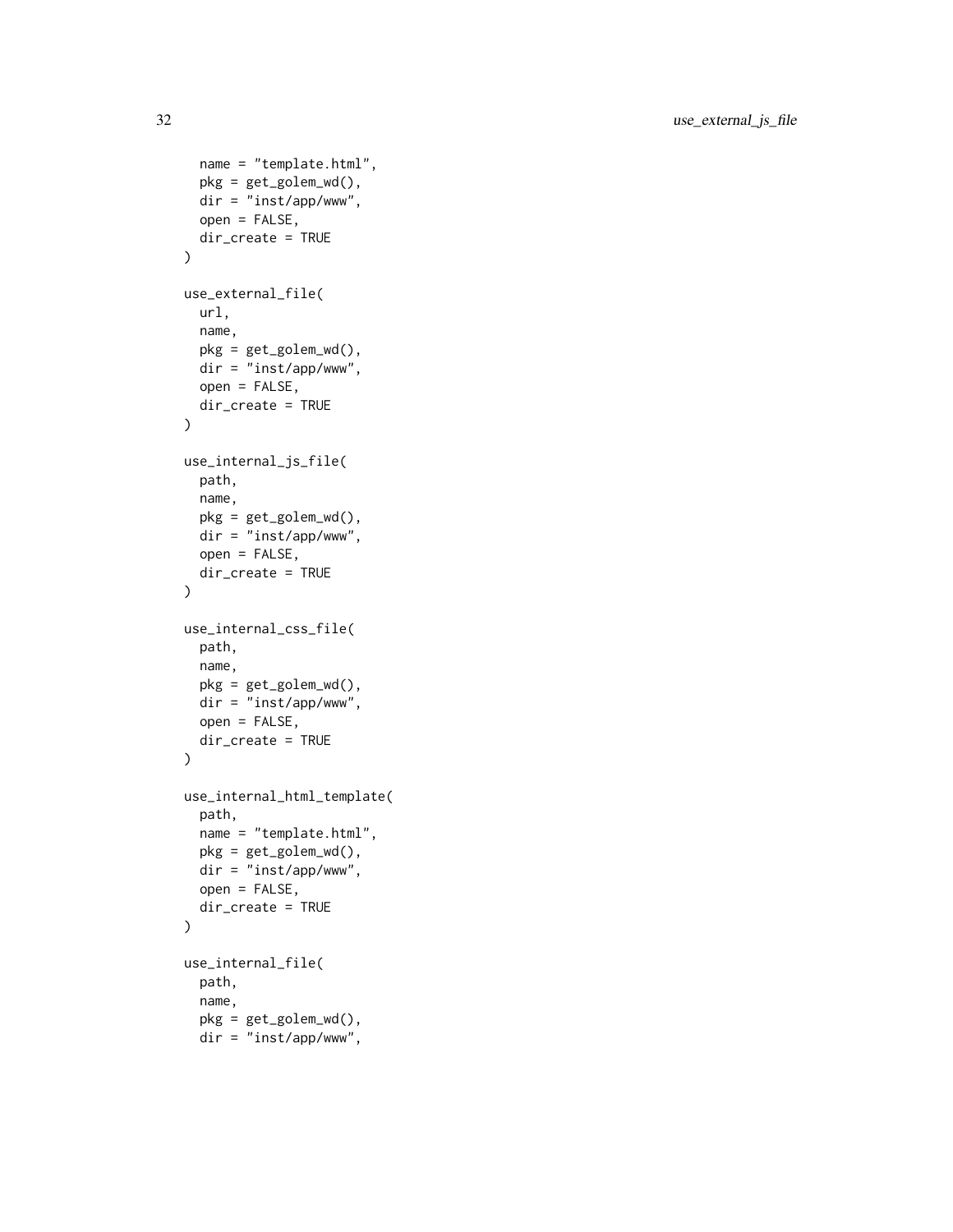## <span id="page-32-0"></span>use\_favicon 33

```
open = FALSE,
 dir_create = TRUE
\lambda
```
#### Arguments

| url        | String representation of URL for the file to be downloaded                                |
|------------|-------------------------------------------------------------------------------------------|
| name       | The name of the module.                                                                   |
| pkg        | Path to the root of the package. Default is get_golem_wd().                               |
| dir        | Path to the dir where the file while be created.                                          |
| open       | Should the created file be opened?                                                        |
| dir_create | Creates the directory if it doesn't exist, default is TRUE.                               |
| path       | String representation of the local path for the file to be implemented (use file<br>only) |

## Value

The path to the file, invisibly.

## Note

See ?htmltools::htmlTemplate and https://shiny.rstudio.com/articles/templates.html for more information about htmlTemplate.

use\_favicon *Add a favicon to your shinyapp*

#### Description

This function adds the favicon from ico to your shiny app.

```
use_favicon(path, pkg = get_golem_wd(), method = "curl")
remove_favicon(path = "inst/app/www/favicon.ico")
favicon(
  ico = "favicon",
 rel = "shortcut icon",
 resources_path = "www",
  ext = "ico"\mathcal{E}
```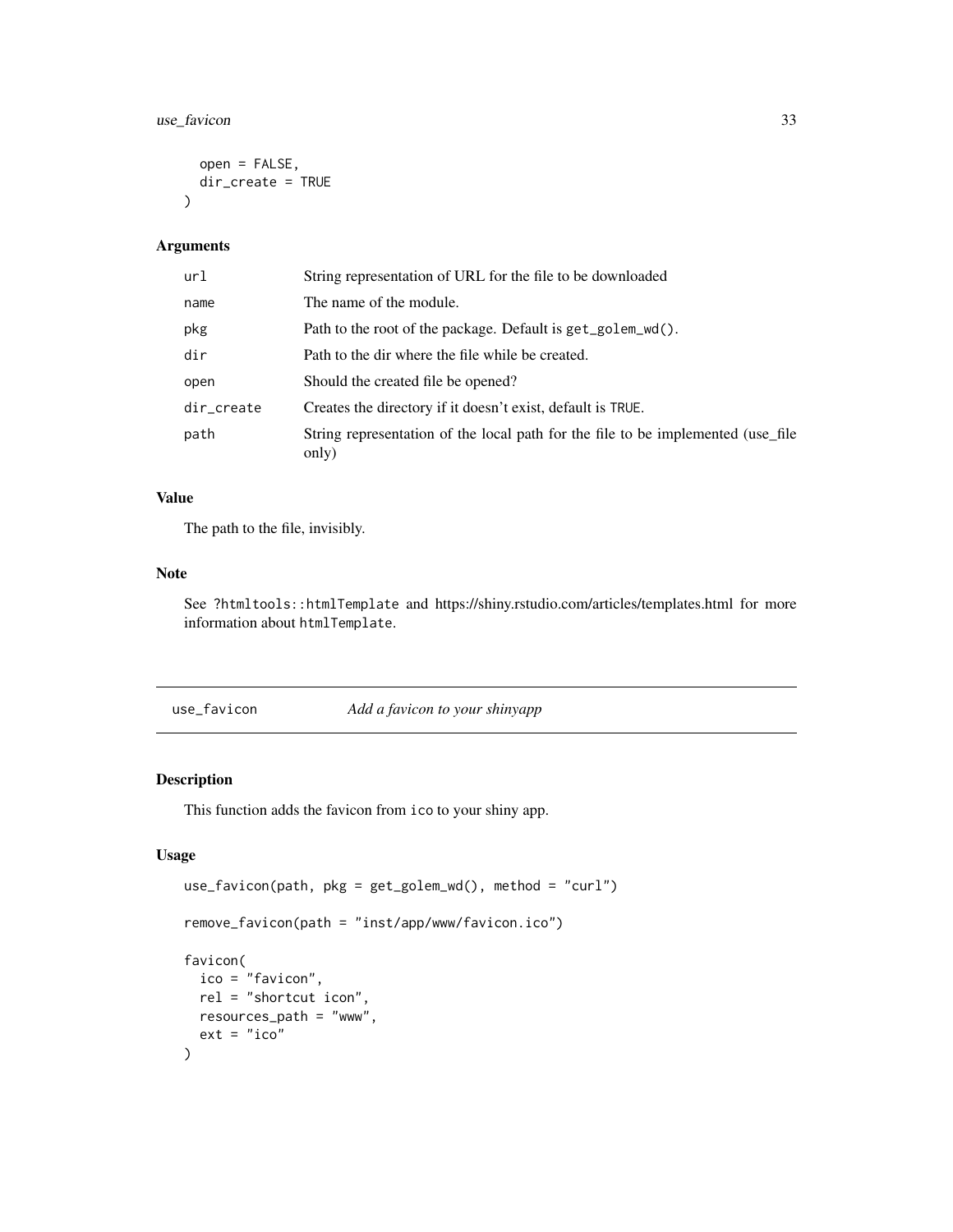## <span id="page-33-0"></span>Arguments

| path   | Path to your favicon file (.ico or .png)                                                  |
|--------|-------------------------------------------------------------------------------------------|
| pkg    | Path to the root of the package. Default is get_golem_wd().                               |
| method | Method to be used for downloading files, 'curl' is default see utils: : download. file(). |
| ico    | path to favicon file                                                                      |
| re1    | rel                                                                                       |
|        | resources_path prefix of the resource path of the app                                     |
| ext    | the extension of the favicon                                                              |

#### Value

Used for side-effects.

An HTML tag.

## Examples

```
if (interactive()) {
  use_favicon()
  use_favicon(path = "path/to/your/favicon.ico")
}
```
use\_module\_test *Add a test file for a module*

## Description

Add a test file for in module, with the new testServer structure.

#### Usage

```
use_module_test(name, pkg = get_golem_wd(), open = TRUE)
```
## Arguments

| name | The name of the module.                                     |
|------|-------------------------------------------------------------|
| pkg  | Path to the root of the package. Default is get_golem_wd(). |
| open | Should the created file be opened?                          |

## Value

Used for side effect. Returns the path invisibly.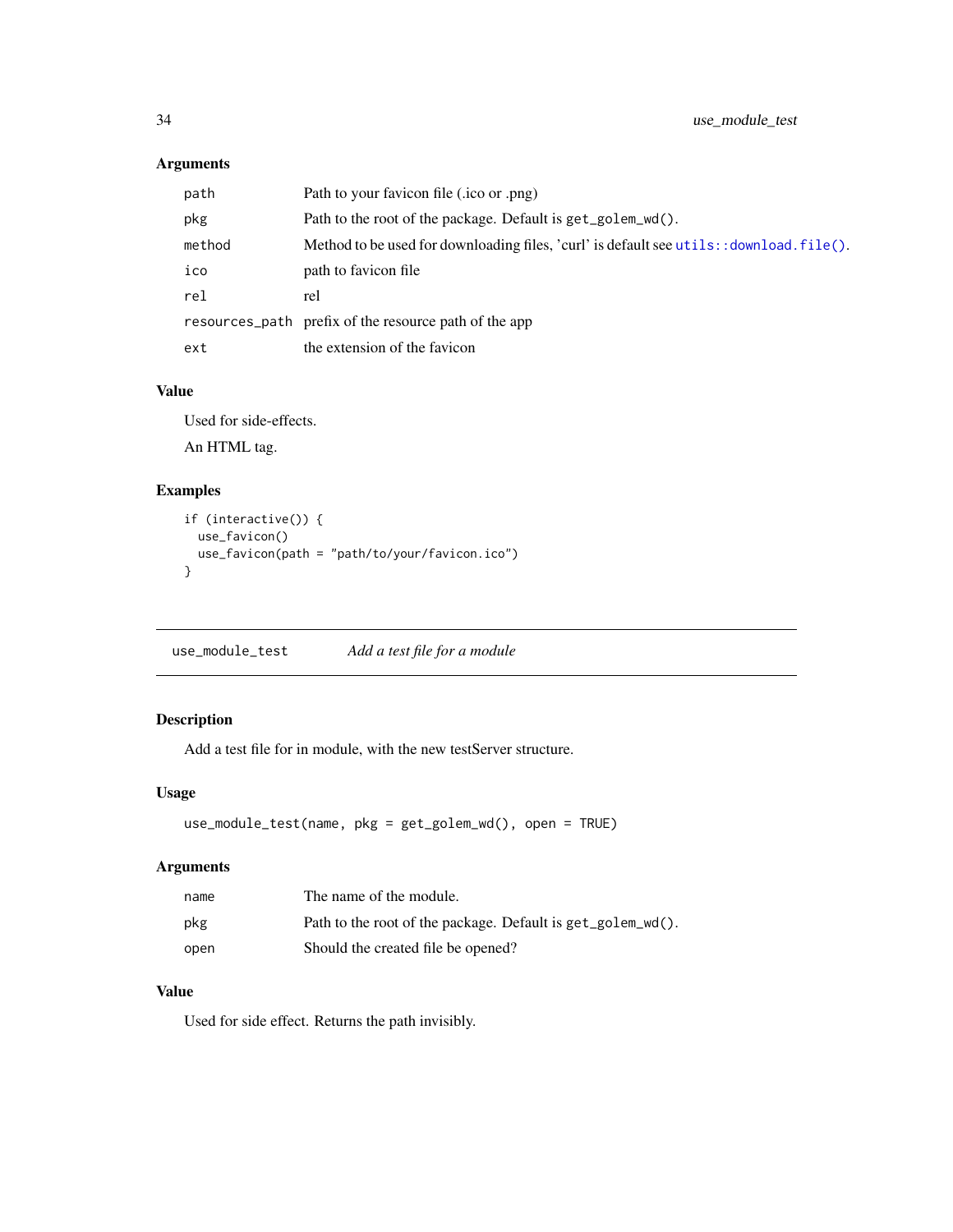<span id="page-34-0"></span>use\_recommended\_deps Adds shiny, DT, attempt, glue, golem, htmltools to dependencies use\_recommended\_tests Adds a test folder and copy the golem tests

## Usage

```
use_recommended_deps(
 pkg = get_golem_wd(),
 recommended = c("shiny", "DT", "attempt", "glue", "htmltools", "golem")
\mathcal{L}use_recommended_tests(
 pkg = get_golem_wd(),
  spellcheck = TRUE,
 vignettes = TRUE,
 lang = "en-US",error = FALSE
\lambda
```
## Arguments

| pkg         | Path to the root of the package. Default is get_golem_wd().                                                                                                          |
|-------------|----------------------------------------------------------------------------------------------------------------------------------------------------------------------|
| recommended | A vector of recommended packages.                                                                                                                                    |
| spellcheck  | Whether or not to use a spellcheck test.                                                                                                                             |
| vignettes   | Logical, TRUE to spell check all rmd and rnw files in the vignettes/folder.                                                                                          |
| lang        | Preferred spelling language. Usually either "en-US" or "en-GB".                                                                                                      |
| error       | Logical, indicating whether the unit test should fail if spelling errors are found.<br>Defaults to FALSE, which does not error, but prints potential spelling errors |

## Value

Used for side-effects.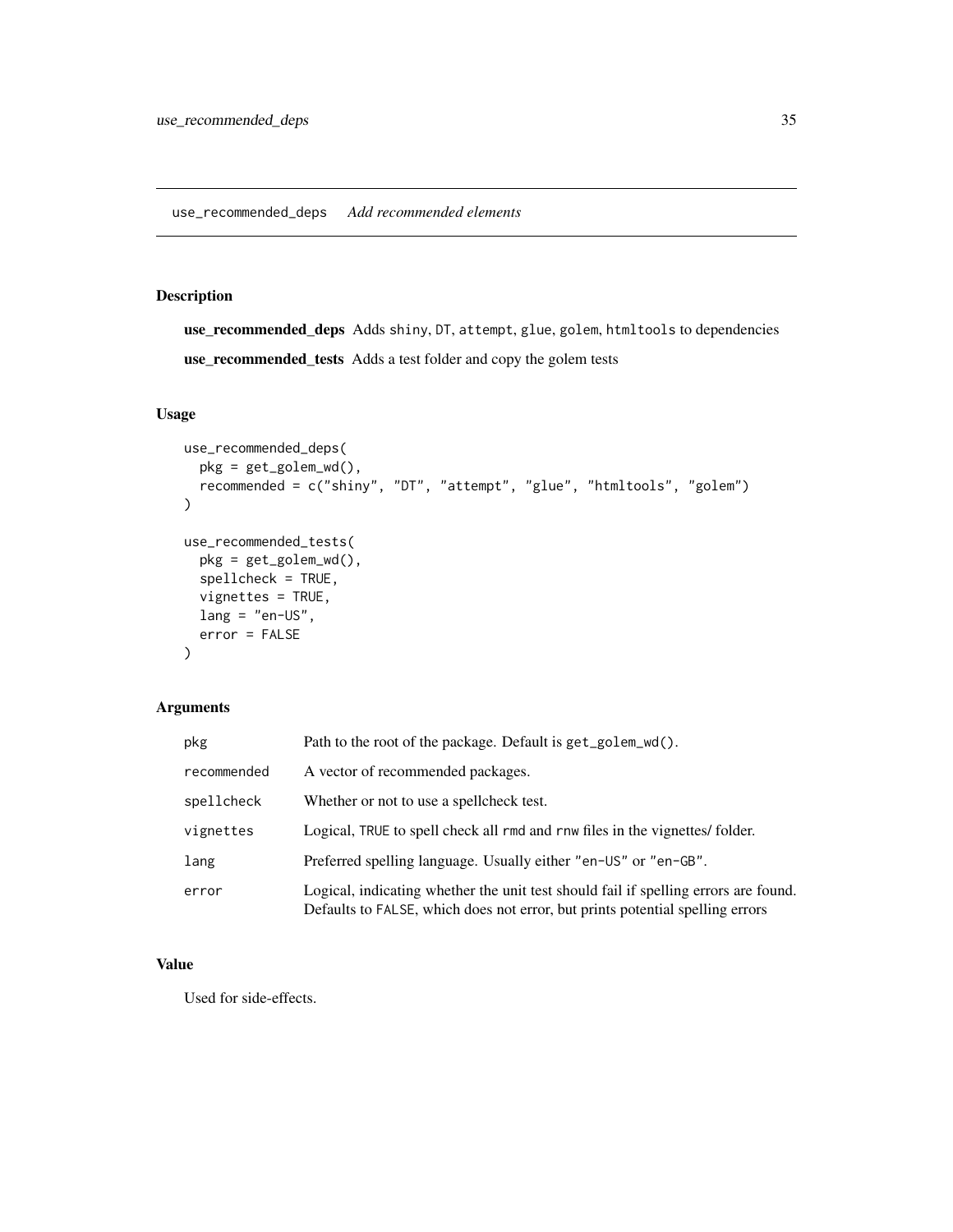<span id="page-35-0"></span>

use\_utils\_ui Copies the golem\_utils\_ui.R to the R folder.

use\_utils\_server Copies the golem\_utils\_server.R to the R folder.

#### Usage

```
use_utils_ui(pkg = get_golem_wd(), with_test = FALSE)
use_utils_test_ui(pkg = get_golem_wd())
use_utils_server(pkg = get_golem_wd(), with_test = FALSE)
use_utils_test_ui(pkg = get_golem_wd())
use_utils_test_server(pkg = get_golem_wd())
```
## Arguments

| pkg       | Path to the root of the package. Default is get_golem_wd(). |
|-----------|-------------------------------------------------------------|
| with test | should the module be created with tests?                    |

#### Value

Used for side-effects.

with\_golem\_options *Add Golem options to a Shiny App*

## Description

You'll probably never have to write this function as it is included in the golem template created on launch.

```
with_golem_options(app, golem_opts, print = FALSE)
```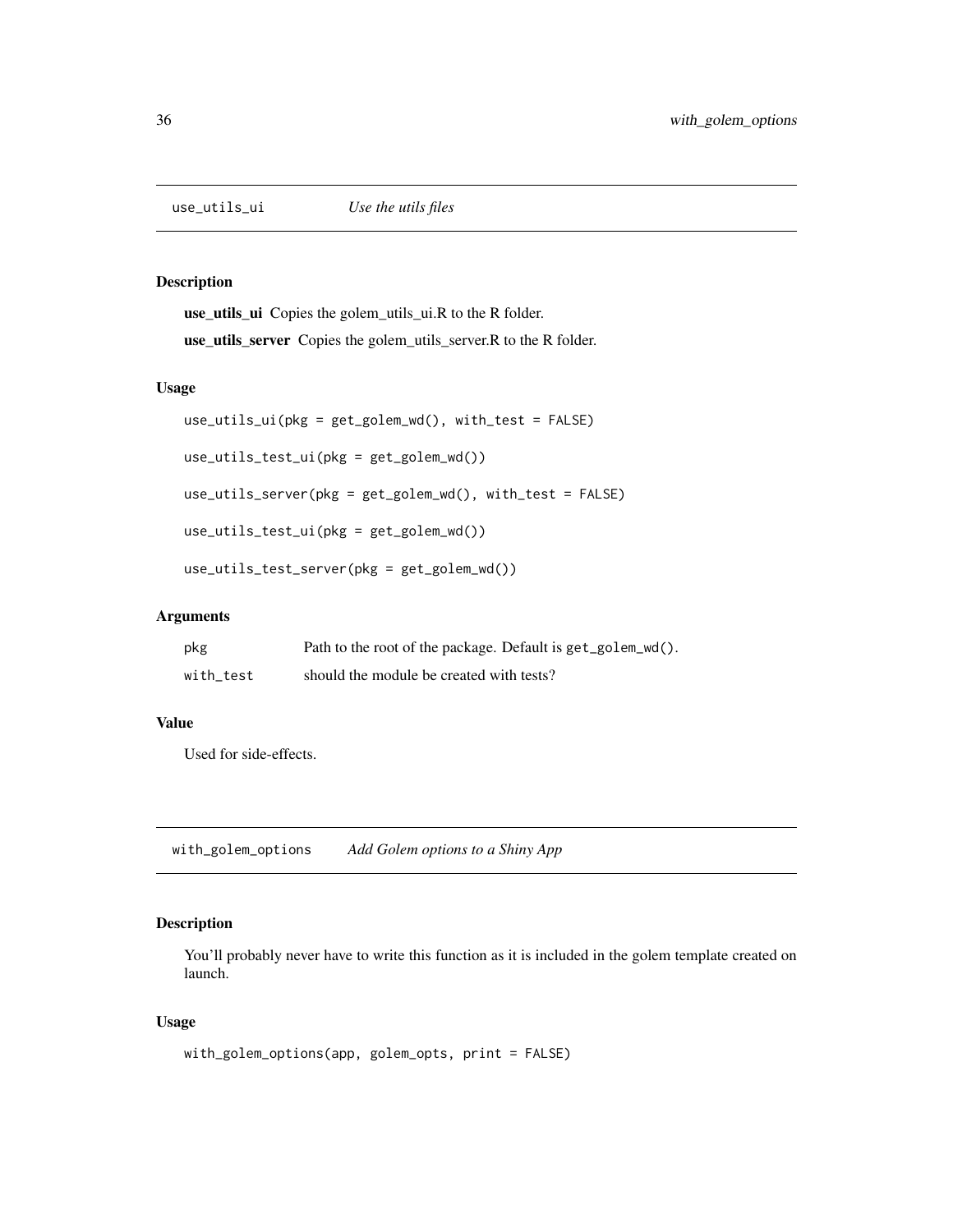## Arguments

| app        | the app object.                                                                                                                                                                         |
|------------|-----------------------------------------------------------------------------------------------------------------------------------------------------------------------------------------|
| golem_opts | A list of Options to be added to the app                                                                                                                                                |
| print      | Whether or not to print the app. Default is to FALSE, which should be what you<br>need 99.99% of the time In case you need to actively print the app object, you<br>can set it to TRUE. |

## Value

a shiny.appObj object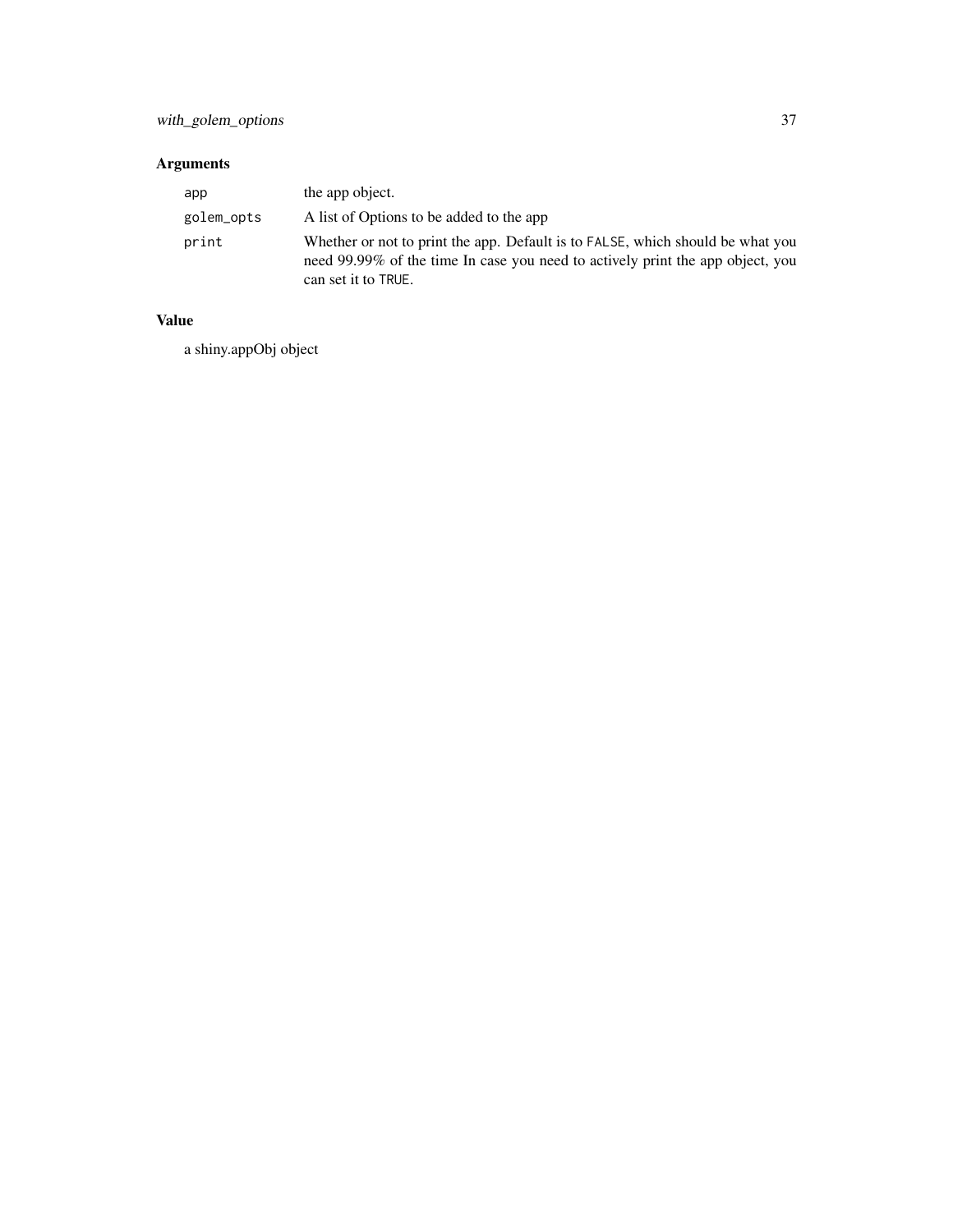# <span id="page-37-0"></span>**Index**

activate\_js, [3](#page-2-0) activate\_js(), *[17](#page-16-0)* add\_css\_file *(*add\_js\_file*)*, [9](#page-8-0) add\_dockerfile, [6](#page-5-0) add\_dockerfile\_heroku *(*add\_dockerfile*)*, [6](#page-5-0) add\_dockerfile\_shinyproxy *(*add\_dockerfile*)*, [6](#page-5-0) add\_fct, [8](#page-7-0) add\_html\_template *(*add\_js\_file*)*, [9](#page-8-0) add\_js\_file, [9](#page-8-0) add\_js\_handler *(*add\_js\_file*)*, [9](#page-8-0) add\_js\_handler(), *[26](#page-25-0)* add\_js\_input\_binding *(*add\_js\_file*)*, [9](#page-8-0) add\_js\_output\_binding *(*add\_js\_file*)*, [9](#page-8-0) add\_module, [12](#page-11-0) add\_module(), *[27](#page-26-0)* add\_rconnect\_file *(*add\_rstudioconnect\_file*)*, [13](#page-12-0) add\_resource\_path, [13](#page-12-0) add\_rstudioconnect\_file, [13](#page-12-0) add\_sass\_file *(*add\_js\_file*)*, [9](#page-8-0) add\_shinyappsio\_file *(*add\_rstudioconnect\_file*)*, [13](#page-12-0) add\_shinyserver\_file *(*add\_rstudioconnect\_file*)*, [13](#page-12-0) add\_ui\_server\_files *(*add\_js\_file*)*, [9](#page-8-0) add\_utils *(*add\_fct*)*, [8](#page-7-0) addins, [5](#page-4-0) amend\_golem\_config, [14](#page-13-0) app\_dev *(*app\_prod*)*, [15](#page-14-0) app\_prod, [15](#page-14-0) browser\_button, [15](#page-14-0) browser\_dev *(*cat\_dev*)*, [17](#page-16-0) bundle\_resources, [16](#page-15-0)

cat\_dev, [17](#page-16-0) create\_golem, [17](#page-16-0) css\_template, *[11](#page-10-0)*

css\_template *(*js\_handler\_template*)*, [25](#page-24-0) detach\_all\_attached, [19](#page-18-0) disable\_autoload, [19](#page-18-0) document\_and\_reload, [20](#page-19-0) expect\_html\_equal *(*expect\_shinytag*)*, [21](#page-20-0) expect\_running *(*expect\_shinytag*)*, [21](#page-20-0) expect\_shinytag, [21](#page-20-0) expect\_shinytaglist *(*expect\_shinytag*)*, [21](#page-20-0) favicon *(*use\_favicon*)*, [33](#page-32-0) fill\_desc, [21](#page-20-0) get\_golem\_name *(*set\_golem\_options*)*, [29](#page-28-0) get\_golem\_options, [22](#page-21-0) get\_golem\_version *(*set\_golem\_options*)*, [29](#page-28-0) get\_golem\_wd *(*set\_golem\_options*)*, [29](#page-28-0) get\_sysreqs, [23](#page-22-0) go\_to\_app\_server *(*addins*)*, [5](#page-4-0) go\_to\_app\_ui *(*addins*)*, [5](#page-4-0) go\_to\_deploy *(*addins*)*, [5](#page-4-0) go\_to\_dev *(*addins*)*, [5](#page-4-0) go\_to\_run\_app *(*addins*)*, [5](#page-4-0) go\_to\_run\_dev *(*addins*)*, [5](#page-4-0) go\_to\_start *(*addins*)*, [5](#page-4-0) golem, [24](#page-23-0) golem-package *(*golem*)*, [24](#page-23-0) insert\_ns *(*addins*)*, [5](#page-4-0) invoke\_js *(*activate\_js*)*, [3](#page-2-0) invoke\_js(), *[17](#page-16-0)* is\_running, [25](#page-24-0) js\_handler\_template, *[11](#page-10-0)*, [25](#page-24-0) js\_template, *[11](#page-10-0)* js\_template *(*js\_handler\_template*)*, [25](#page-24-0)

load, *[20](#page-19-0)*